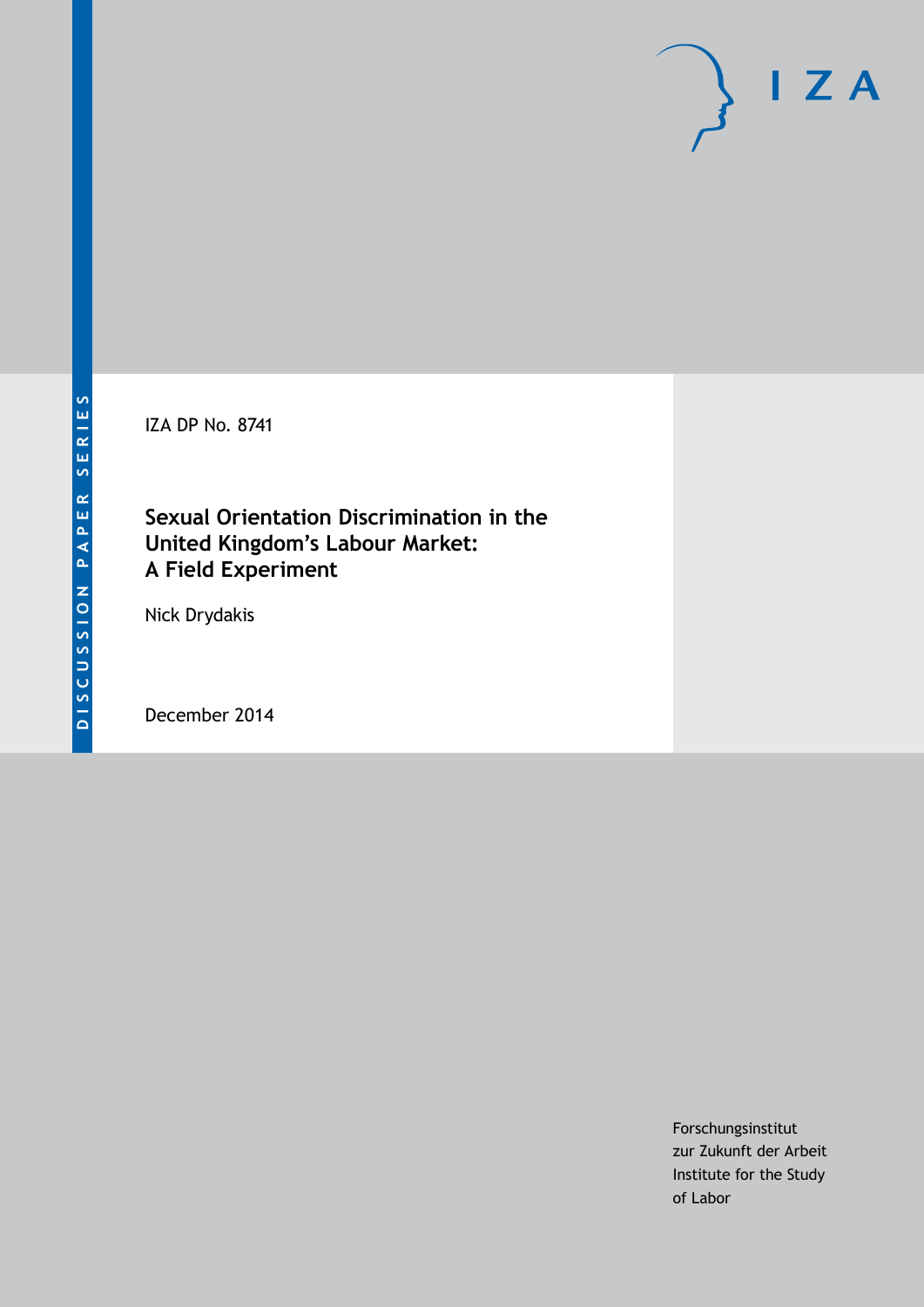# **Sexual Orientation Discrimination in the United Kingdom's Labour Market: A Field Experiment**

**Nick Drydakis**

*Anglia Ruskin University and IZA*

Discussion Paper No. 8741 December 2014

IZA

P.O. Box 7240 53072 Bonn Germany

Phone: +49-228-3894-0 Fax: +49-228-3894-180 E-mail: [iza@iza.org](mailto:iza@iza.org)

Any opinions expressed here are those of the author(s) and not those of IZA. Research published in this series may include views on policy, but the institute itself takes no institutional policy positions. The IZA research network is committed to the IZA Guiding Principles of Research Integrity.

The Institute for the Study of Labor (IZA) in Bonn is a local and virtual international research center and a place of communication between science, politics and business. IZA is an independent nonprofit organization supported by Deutsche Post Foundation. The center is associated with the University of Bonn and offers a stimulating research environment through its international network, workshops and conferences, data service, project support, research visits and doctoral program. IZA engages in (i) original and internationally competitive research in all fields of labor economics, (ii) development of policy concepts, and (iii) dissemination of research results and concepts to the interested public.

IZA Discussion Papers often represent preliminary work and are circulated to encourage discussion. Citation of such a paper should account for its provisional character. A revised version may be available directly from the author.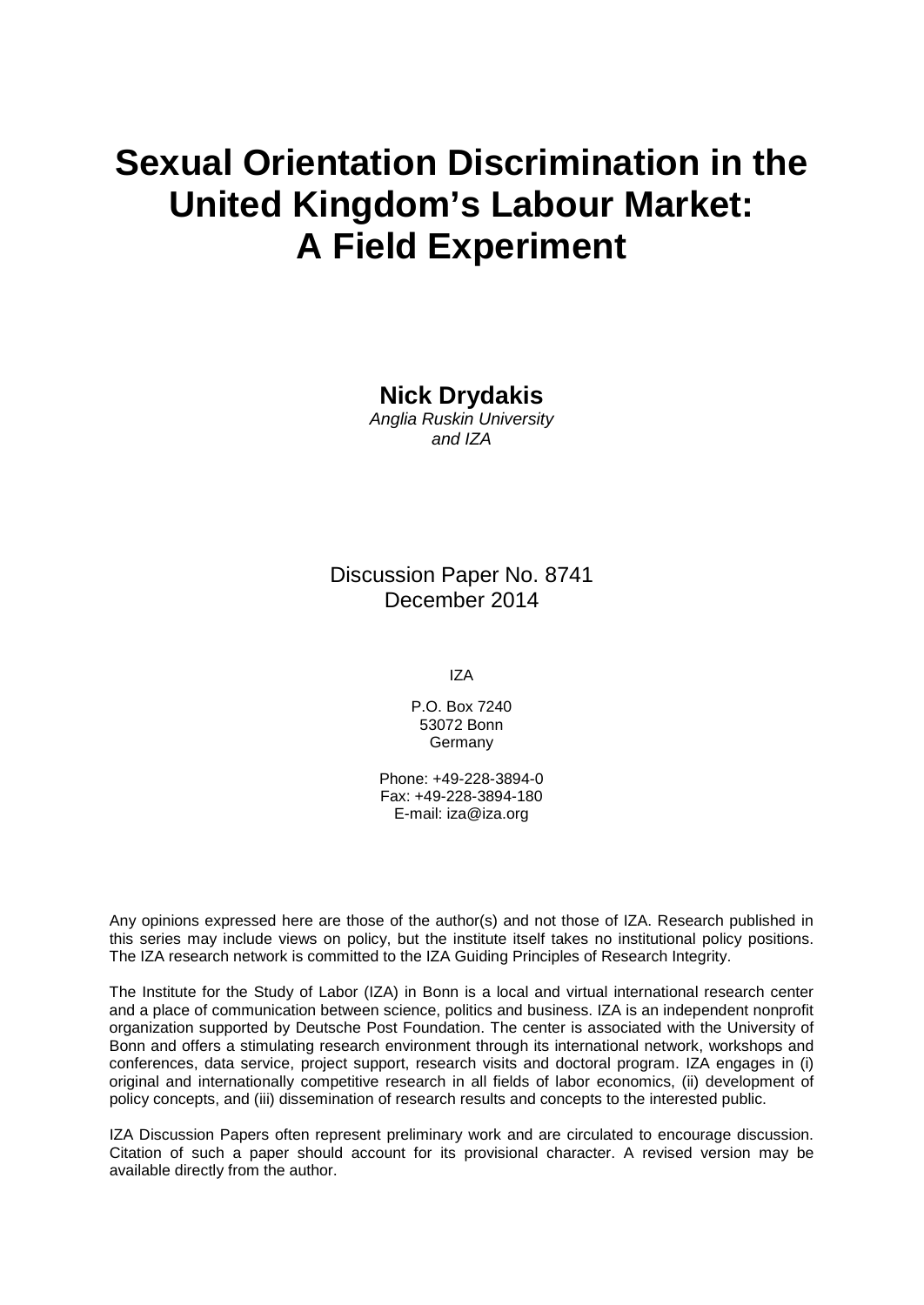IZA Discussion Paper No. 8741 December 2014

### **ABSTRACT**

## **Sexual Orientation Discrimination in the United Kingdom's Labour Market: A Field Experiment**

Deviations from heteronormativity affect labour market dynamics. Hierarchies of sexual orientation can result in job dismissals, wage discrimination, and the failure to promote gay and lesbian individuals to top ranks. In this paper, I report on a field experiment (144 jobseekers and their correspondence with 5,549 firms) that tested the extent to which sexual orientation affects the labour market outcomes of gay and lesbian job-seekers in the United Kingdom. Their minority sexual orientations, as indicated by job-seekers' participation in gay and lesbian university student unions, negatively affected their workplace prospects. The probability of gay (lesbian) applicants receiving an invitation for an interview was 5.0% (5.1%) lower than that for heterosexual male (female) applicants. In addition, gays (lesbians) received invitations for interviews by firms that paid salaries that were 1.9% (1.2%) lower than those paid by firms that invited heterosexual male (female) applicants for interviews. In addition, in male- (female-) dominated occupations, gay men (lesbians) received fewer invitations for interviews than their non-gay (non-lesbian) counterparts. Furthermore, gay men (lesbians) also received fewer invitations to interview for positions in which masculine (feminine) personality traits were highlighted in job applications and at firms that did not provide written equal opportunity standards, suggesting that the level of discrimination depends partly on the personality traits that employers seek and on organisation-level hiring policies. I conclude that heteronormative discourse continues to reproduce and negatively affect the labour market prospects of gay men and lesbians.

JEL Classification: C93, J7, J82

Keywords: field experiment, heteronormativity, interviews, selection, sexual orientation, wage offers

Corresponding author:

Nick Drydakis Lord Ashcroft International Business School Anglia Ruskin University East Road Cambridge, BB1 1PT United Kingdom E-mail: [nick.drydakis@anglia.ac.uk](mailto:nick.drydakis@anglia.ac.uk)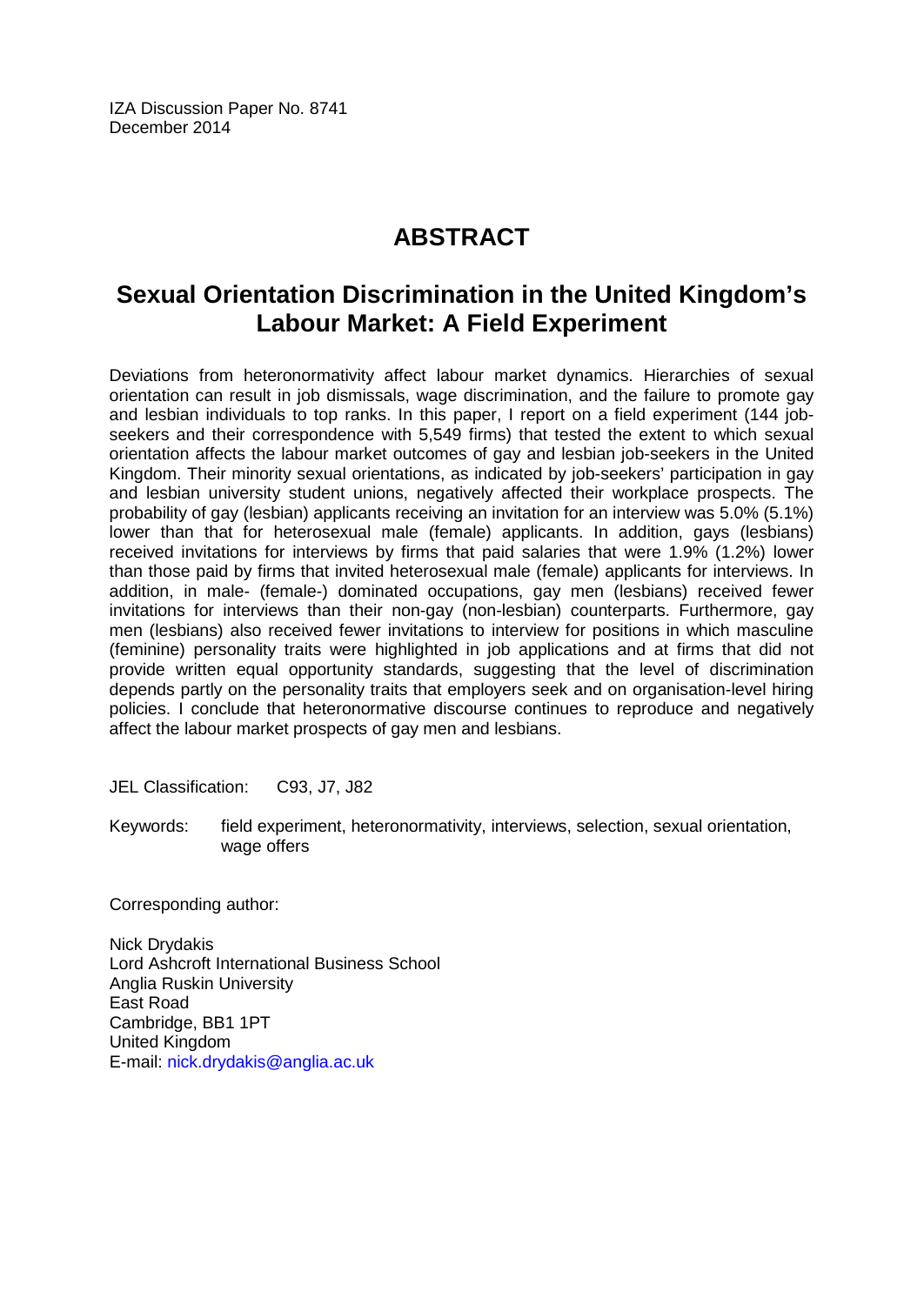#### **1. Introduction**

Despite recent legal changes that have improved the lives of gays and lesbians, sexual orientation minorities continue to experience the effects of social inequality (Ozeren, 2014). Sexual orientation minorities have reported that they are bullied and made to feel frightened and that they suffer from low selfesteem (Ellison and Gustone, 2009; Hunt and Jensen, 2007). Simultaneously, because of the limited research conducted regarding employing gay men and lesbians, the potential disadvantages that sexual orientation minorities experience may have gone unnoticed and remained unchallenged by researchers, activists and social planners. However, demand for research on sexual orientation has grown over the years owing to requirements related to labour legislation and the need for policy evaluation (European Union Agency for Fundamental Rights, 2009).

Studies suggest that the hiring process is perhaps the single most important but least understood part of the employment relationship (Petersen et al., 2000; Pager and Karafin, 2009). People who face biased treatment in the hiring process must spend more time and resources finding jobs, and firms lose potential talent as a result of biased hiring (Equality Challenge Unit, 2009). The lack of direct evidence regarding a hiring bias against openly gay men and lesbians limits our knowledge regarding the extent of the discrimination that sexual orientation minorities may face in the initial stage of the hiring process (Tilcsik, 2011).

In this paper, I present the outcomes of a field experiment related to sexual orientation in the United Kingdom by examining labour bias against gay and lesbian first-time job-seekers. University students commonly participate in student unions and frequently describe in their *curriculum vitae* (CV) their volunteer experiences while at university because these are perceived as pre-professional experiences (National Unions of Students, 2009). Student unions aim to lobby, campaign, debate, and undertake representative activities. For example, student unions representing women, ethnic minorities, and students with physical disabilities aim to address societal inequalities and are important organisations for championing and campaigning for human rights (National Unions of Students, 2009). For gay and lesbian students in particular, institutions of higher education have traditionally been viewed as accepting spaces (Equality Challenge Unit, 2009); however, there is limited information available as to whether gay and lesbian students as first-time job-seekers face discrimination when applying for jobs.

In the research literature, Adam (1981) was the first to examine hiring discrimination against gay men and lesbians in Toronto, Canada. After sending out identical CVs to firms for males and females, except that half of the CV's included 'Active in Gay People's Alliance' as a line item, the study revealed a 10% reduction in job interview offer rates for gay and lesbian applicants. Adam explicitly used the word 'gay' to label applicants' sexual orientations, which enabled a measure for the biased treatment of nonheteronormative people. Weichselbaumer (2003) employed a similar technique to investigate whether the Austrian labour market discriminated against lesbian applicants; she found that representation of a lesbian identity through participation in the local 'Gay and Lesbian Alliance' reduced the interview offer rate by 12– 13%.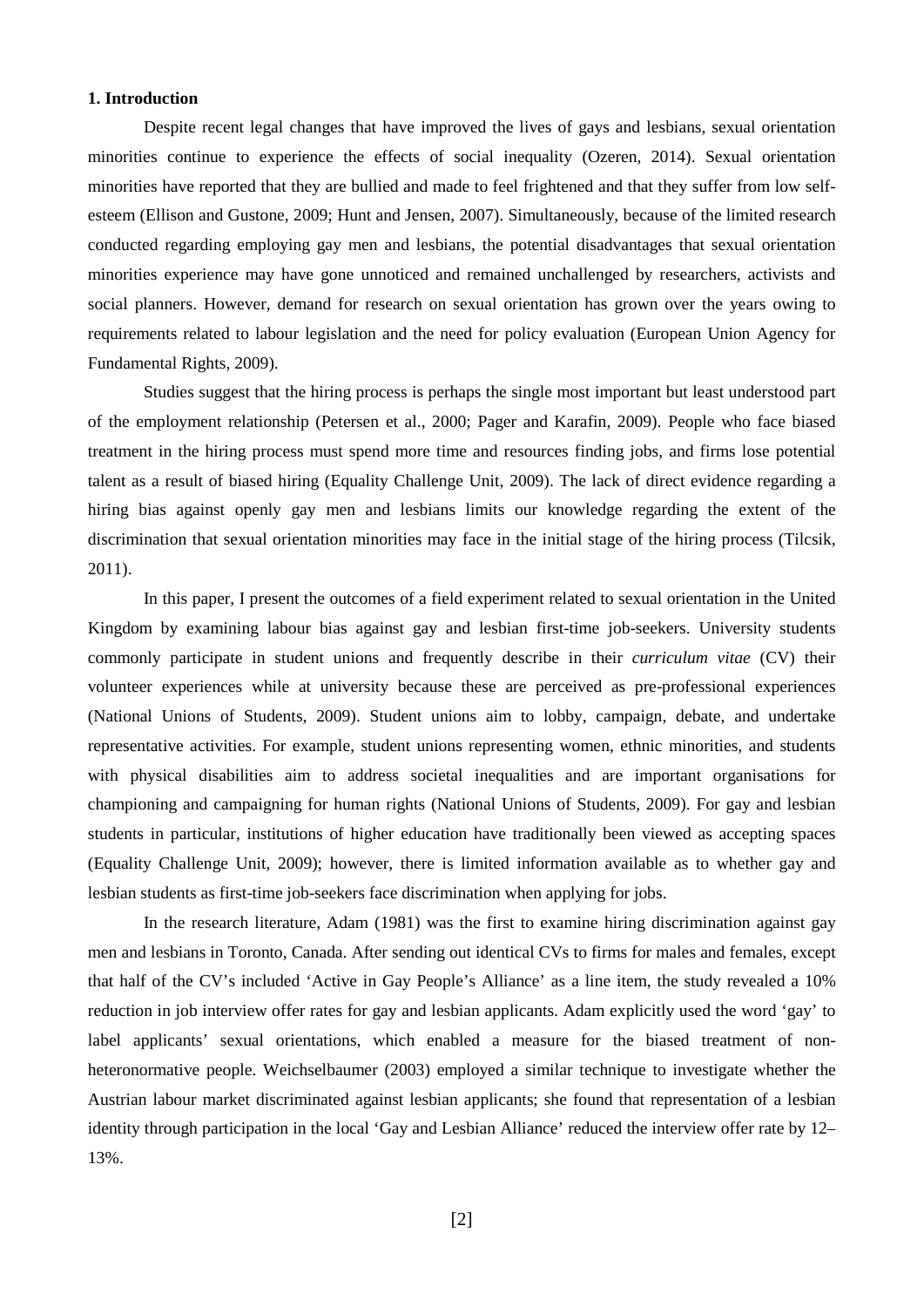Similarly, Drydakis (2009; 2011) observed that gay men (lesbians) who represented that they had volunteer engagements in gay and lesbian organisations received fewer invitations for interviews by 26% (27%) and lower initial wage offers by 1.5% (6%) from employers in Greece. Furthermore, Tilcsik (2011) estimated that gay men who had experience in a gay campus organisation in the United States were 40% less likely to receive a job interview than were their heterosexual counterparts. The same study also found that employers who emphasised the importance of stereotypically masculine traits in their job advertisements were particularly likely to discriminate against gay men. Finally, Ahmed et al. (2013) found that gay men who were engaged in the 'Swedish Federation for Lesbian, Gay, Bisexual and Transgender Rights' received fewer invitations for interviews by 3–6%, and lesbians received fewer invitations for interviews at a rate of 6%. The results of that study also revealed that discrimination against gay men was higher with respect to male-dominated jobs, whereas discrimination against lesbians was more pronounced in female-dominated occupations.

In the present study, I consider all of these aspects of sexual orientation discrimination against both gay and lesbian students by conducting a comprehensive field experiment in the United Kingdom, which is a country that has been understudied in this regard. As opposed to the previous field experiments (Adam, 1981; Weichselbaumer, 2003; Drydakis, 2009; 2011; Tilcsik, 2011; Ahmed et al., 2013), the current study contributes to the literature by applying a post-structuralist theoretical framework (Foucault, 1980; 2001; Ozturk, 2011; Prasad, 2012) to sexual orientation to set up hypotheses and test labour market biases against gay men and lesbians.

My purpose in this study is to use a comprehensive theoretical framework of the unequal ordering of sexualities with the aim of providing solid empirical evidence for gay and lesbian university students, which is an invisible theme in the academic and political discourse. In addition, by using workplaces as sexualised environments, I aim to evaluate empirically whether occupation characteristics affect sexual minorities' workplace prospects. In the current study, by capturing potentially biased treatments in the event of discrimination, I will evaluate whether compulsory heterosexuality at the institutional level is sustained and I will attempt to gain an in-depth understanding of daily workplace practices. A main advantage of this approach is that I will evaluate the *in vivo* experiences of gay and lesbian individuals in the labour market.

The hypotheses and research design of this study enable me to answer the following questions: (1) Do gay men and lesbians receive fewer invitations for interviews and lower entry-level annual salaries than heterosexuals? (2) Do male-/female-dominated occupations affect the chances that gay men and lesbians will receive an invitation to interview and the amount of their entry-level annual salaries? (3) Can job openings' ideal advertised masculine/feminine personality traits for applicants affect the rate at which gay men and lesbians receive invitations for interviews and their entry-level annual salaries? (4) Can the absence of written commitments to equal employment opportunity affect gay and lesbian applicants' invitations for interviews and their entry-level annual salaries?

The current study provides a credible way to reveal discrimination in hiring and provide good data for policy makers. Social planners should be interested in knowing whether heteronormative discourses and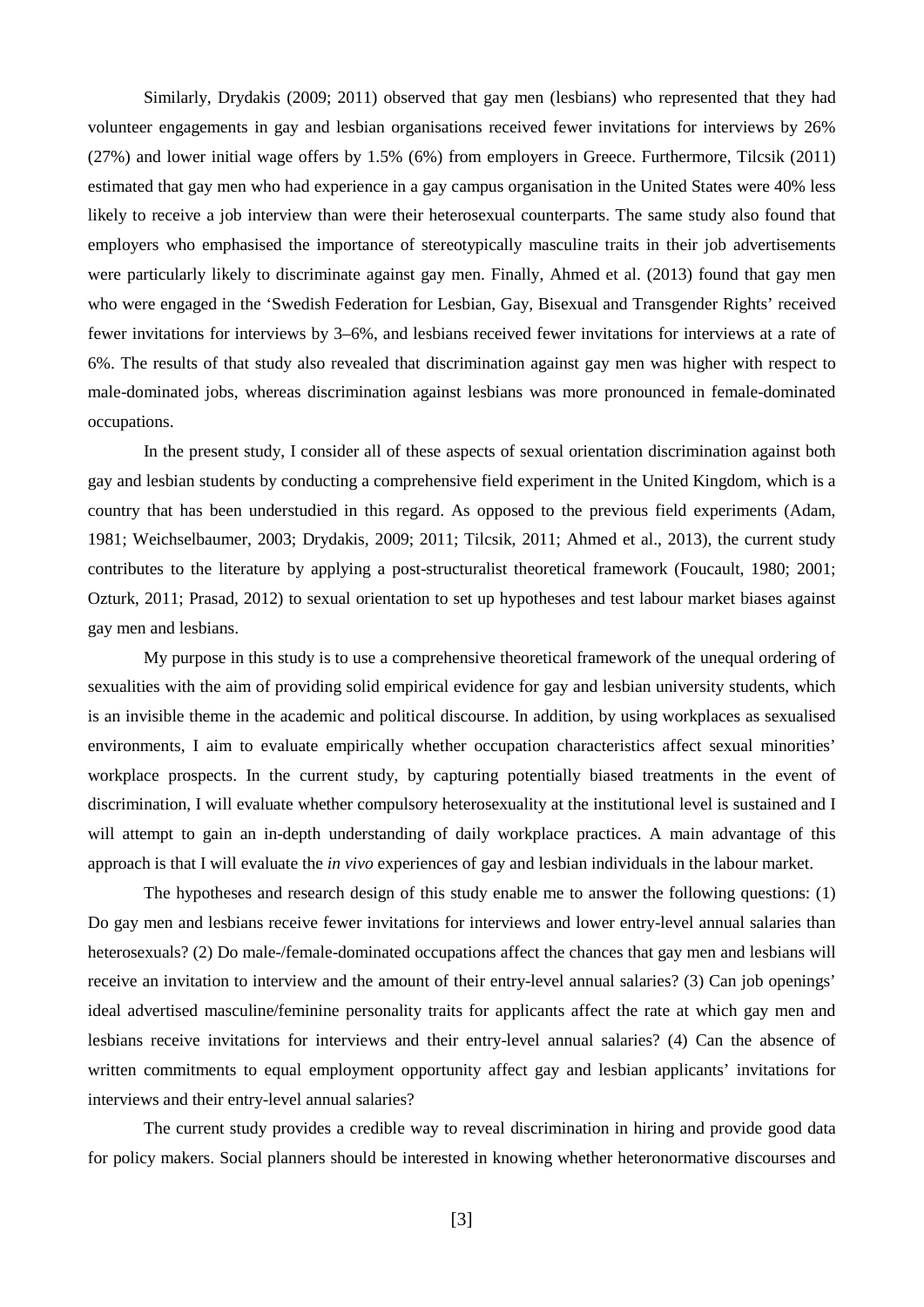gender assumptions continue to be prevalent in the United Kingdom, even after the favourable legal climate that has developed since the introduction of the anti-discrimination labour legislation in 2010.

#### **2. Conceptual Framework**

The theoretical approach that the current study adopts is consistent with the work of other authors who have examined sexual orientation in the workplace (Willis, 2012; Ozturk, 2011; Rumens and Kerfoot, 2009; Prasad, 2012; Rumens, 2010; 2012). Based on concepts grounded in post-structuralism, there is an unequal ordering of sexualities (Foucault, 1980; 2001). Sexual orientation majorities and minorities are embedded in complex networks of social relations. These relations, in turn, determine which subjects can appear where and in what capacities (Foucault, 1990; 2001). Homosexual experiences are perceived as either shameful or potentially deviant, whereas heterosexual experiences are valued and viewed as the 'right' way to live (Yep, 2002). As with victims of sexism and racism, dominant social groups identify sexual orientation minorities as somehow less than fully human and not entitled to the same rights as 'normal' people (Donnelly, 1999; Ozturk, 2011). These groups understand homosexuality as representing a lower order of existence of 'others', with fairness skewed in favour of heterosexuals and homosexuality serving to sustain the superiority of heterosexuality (Foucault, 2001; Butler, 2004; Prasad, 2012).

When homosexual individuals are treated as inferiors, they highlight homosexuals' perceived weaknesses to make themselves look stronger or better. Such categorisation implies hierarchy and serves to maintain existing power relations (Butler, 2004). Statistics reveal a number of patterns that appear to highlight the unequal ordering of sexual orientations (Equality Challenge Unit, 2009). Gay men and lesbians most commonly reveal problems relating to a sense of inferiority, openly homophobic verbal and physical abuse, having to keep their sexual orientation a secret and live with less freedom than they would desire, problems with their families, school and universities, and problems with their neighbourhoods, colleagues and social services (Equality Challenge Unit, 2009).

In particular, the sociological and organisational literature views workplaces as sexualised environments (Fleming, 2007; Ozturk, 2011). Heterosexual employees are privileged by their normalised status within organisations (Bruni, 2006; Hird, 2004; Pringle, 2008; Broadbribge and Hean, 2008), and the dominant discourse of heterosexuality in organisations tends to silence the dominated discourse of homosexuality, the latter of which is credited with at most limited legitimacy and protection (Pringle, 2008). Through the othering process, organisations apportion higher status to heterosexuality, which reinforces power hierarchies and ostracises constituents who belong to other sexual categories (Foucault, 1990; 2001; Gusmano, 2008).

Heteronormativity creates, nurtures, maintains and perpetuates daily acts of violence and bias against employees and groups who are outside of the domain of natural sexuality (Butler, 1990; Hird, 2004; Pringle, 2008). The heteronormative discourse acts as a mechanism of control that limits the ability of sexual orientation minority employees to discuss and construct their own identities (Hird, 2004; Pringle, 2008; Broadbribge and Hean, 2008). Indeed, gay men and lesbians report reluctance to disclose their sexual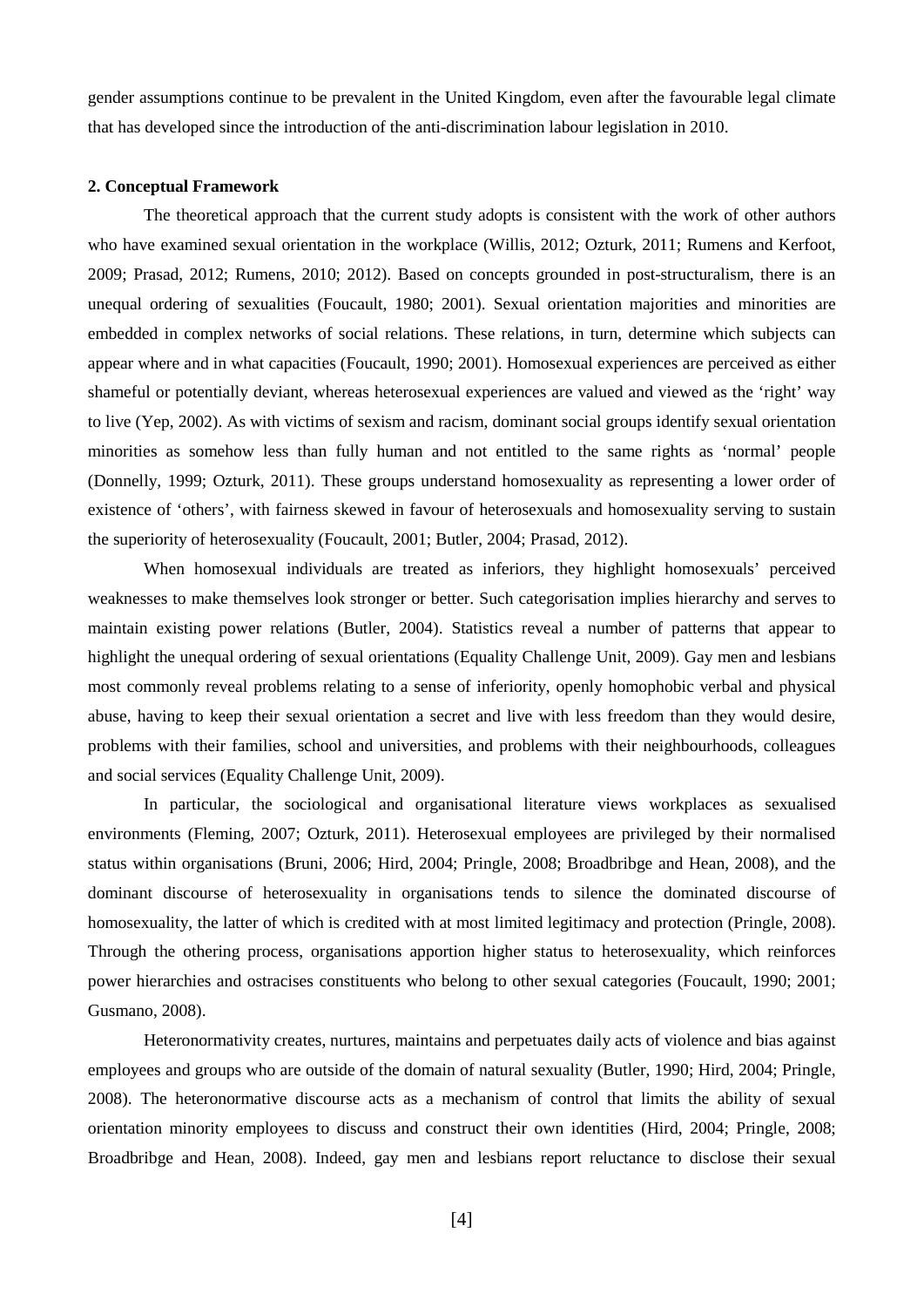orientation in the workplace for fear of biased treatment, and sexual orientation minorities are vulnerable to high levels of stress-related illness (Equality and Human Rights Commission, 2009).

Studies suggest that sexual orientation minorities are affected by professional norms and a heteronormativity discourse that treats sexual orientation and professionalism as polar opposites (Rumens and Kerfoot, 2008; Willis, 2012). For example, studies find that sexual orientation affects decisions about employment routes prior to applying for particular jobs, particularly in sectors such as law enforcement and the armed forces, teaching and manual trades (Ellison and Gustone, 2009). These professions implicitly reinforce the interests of heterosexuals (Rumens and Kerfoot, 2008). Sexual minorities have found themselves under pressure to keep their sexuality out of these professions for fear of being misread as sexually 'dangerous' subjects (Foster and Newman, 2005).

Deviations from heteronormativity are frequently found to be the basis for workplace discrimination (Ward and Winstanley, 2003). Theoretical studies conclude that sexual orientation discrimination expresses the heterosexual nature of the workplace (Ragins et al., 2003; Martinsson et al., 2007). Reports find that gay men and lesbians are more than twice as likely as other employees to report bullying or harassment and nearly twice as likely to report experiencing unfair treatment (Employment Market Analysis and Research, 2009; Badgett et al., 2007). In addition, there is evidence that gay men are overlooked for promotion to topranking positions and in some cases are not provided with domestic partner insurance (Ozeren, 2014; Badgett et al., 2007; Frank, 2006; Arabsheibani et al., 2005; Equality Challenge Unit; 2009). Furthermore, in a number of international studies that controlled for education, working experience, and occupations, gay and lesbian employees received lower earnings than did their heterosexual counterparts (Carpenter, 2008; Drydakis, 2014). The hierarchy of sexualities appears to affect wages and maintain existing power relations (Butler, 2004). Finally, homosexual-oriented jokes reinforce power inequalities and characterise sexual orientation minority employees as the sexual Other (Ward and Winstanley, 2003).

In the present study, I designed a correspondence test similar to that of Weichselbaumer (2003) and Tilcsik (2011) to measure direct incidents of biased treatment towards sexual orientation minorities. The aim of this field study is to test whether deviations from heteronormativity that are signalled through job-seekers' participation in gay and lesbian student unions at university are penalised in the labour market. More specifically, I want to test whether applicants' sexual orientations affect their invitations for interview and their entry-level annual salaries. The rationale for the study's hypotheses derives from the theoretical framework of this study and the disadvantaged position of gay men and lesbians in the workplace that the international empirical literature has captured. The two main hypotheses related to sexual orientation and workplace outcomes are the following:

Hypothesis 1.a: Gay men (lesbians) are likely to receive fewer invitations for interviews than heterosexual men (women) receive.

Hypothesis 1.b: Gay men (lesbians) are likely to receive lower entry-level annual salaries than heterosexual men (women) receive.

A number of relationships within the workplace environment may influence gay and lesbian invitations for interviews and their entry-level salaries. The design of this study enables me to estimate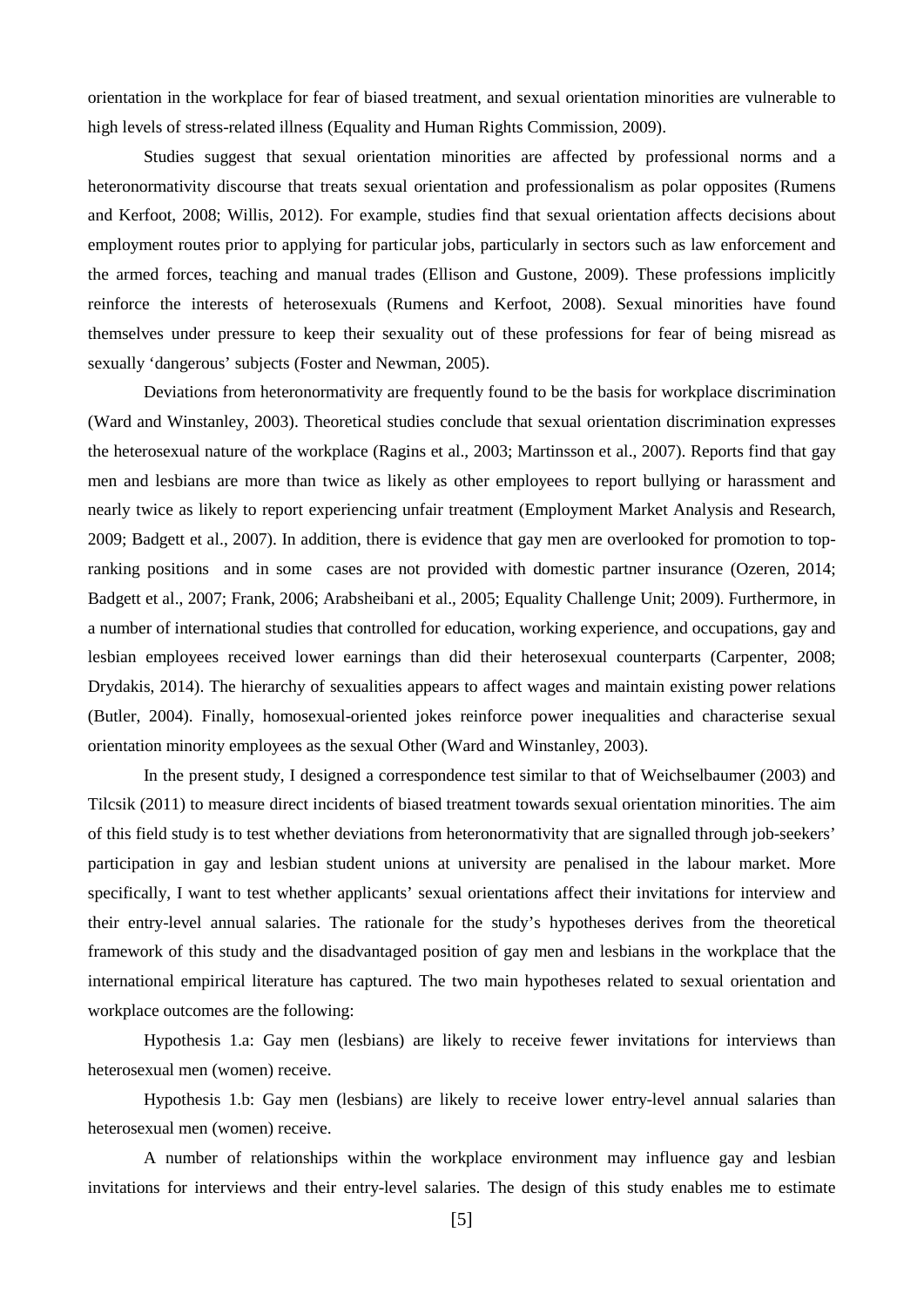whether male- or female-dominated occupations, masculine and feminine personality traits and/or workplace characteristics affect workplace outcomes.

Ideology and the discourse of gender play significant roles in promoting and sustaining the sexual division of labour, the social definition of tasks as either men's work or women's work, and the penalties for those who upset gender assumptions (Morgan, 1992; Williams, 1993). Owing to heteronormative standards, gay men may face higher disadvantages in male-dominated occupations because of their minority status through negative stereotyping (Connell, 2000; Collins, 2013; Chung and Harmon, 1994), and empirical studies support this argument (Ahmed, et al., 2013). Similarly, lesbians might face greater disadvantages in female-dominated occupations because they deviate from the normative standard and its expectations (Hook and Bowman, 2008; Ahmed, et al., 2013). The second set of hypotheses, which are related to sexual orientation, male-/female-dominated occupations and workplace outcomes, consist of the following:

Hypothesis 2.a: Gay men are likely to receive fewer invitations for interviews with respect to maledominated occupations than are heterosexual men.

Hypothesis 2.b: Lesbians are likely to receive fewer invitations for interviews with respect to femaledominated occupations than are heterosexual women.

Hypothesis 2.c: Gay men are likely to receive lower entry-level annual salaries in male-dominated occupations than are heterosexual men.

Hypothesis 2.d: Lesbians are likely to receive lower entry-level annual salaries in female-dominated occupations than are heterosexual women.

In addition, studies have emphasised that a critical factor in determining who is hired for a job is the degree of congruence between the gender and personality traits of the applicant and the sex type, attributes, and characteristics of the advertised vacancy (Weichelbaumer, 2003; 2004; Tilcsik, 2011). Societies typically assign a highly specific set of meanings to gender. Based on heteronormative norms, men are masculine and women feminine (Yep, 2002). The heteronormative dominant group typically characterises sexual orientation minorities who deviate or are perceived to deviate from the norm as having something wrong with them (Yep, 2002; Martinsson et al., 2007).

Studies suggest that gay men are treated with particular disgust for transgressing hyper-masculine gender role expectations (Embrick et al., 2007). Based on this framework, it might be suggested that firms that seek employees with stereotypically masculine traits should be more likely to discriminate against gay men if they value attributes that gay men are stereotypically perceived to lack (Tilcsik, 2011, Connell, 2005; Madon, 1997). In addition, it might be suggested that firms that seek employees with stereotypically feminine traits should be more likely to have biased attitudes towards lesbians if they prefer personality characteristics that lesbians are stereotypically assumed to lack (Heilman, 1995; Weichselbaumer, 2004; Van Vianen and Willemsen, 1992). The third set of hypotheses, related to sexual orientation, masculine/feminine personality traits and workplace outcomes, are the following:

Hypothesis 3.a: Personality traits that an applicant should have that are labelled masculine (feminine) are likely to negatively affect the interview invitations gay men (lesbians) receive.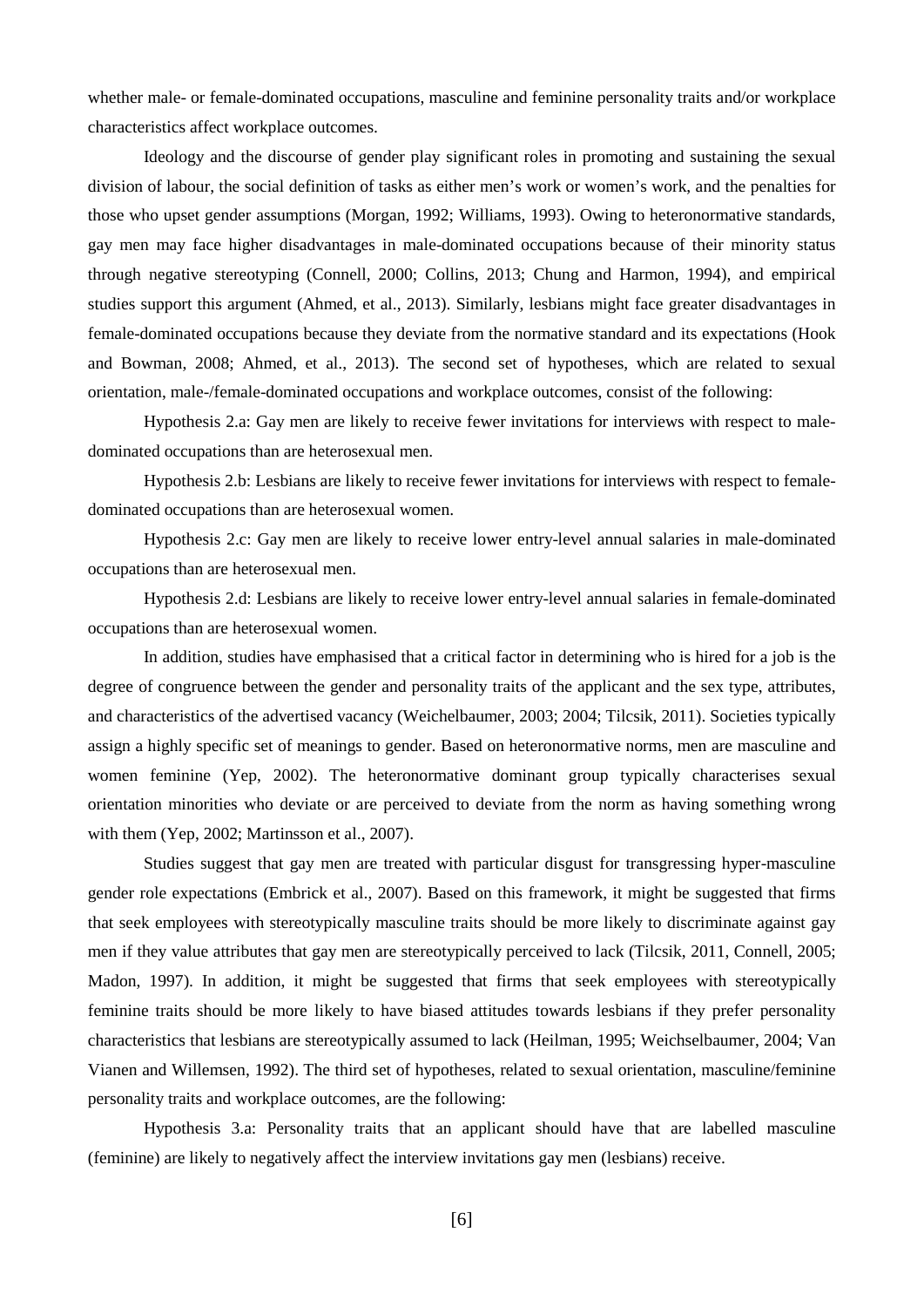Hypothesis 3.b: Personality traits that an applicant should have that are labelled masculine (feminine) are likely to negatively affect the entry-level annual salary prospects of gay men (lesbians).

Research also suggests that gradual improvements in terms of legal protections and workplace actions can affect sexual orientation minorities' lives by countering heteronormativity in the workplace and reducing bias against them (Butler, 2004; Giddings and Pringle, 2011). Gay-friendly work environments can facilitate the growth of opportunities for sexual orientation minorities to construct themselves as valued organisational members (Rumens and Kerfoot, 2009). Discourse regarding sexual orientation is perceived as an organisation's policy for engendering a more productive and efficient workforce (Fleming, 2007). Based on these considerations, I suggest that firms that do not provide written commitments to equal opportunity negatively affect the labour market prospects of gay men and lesbians. The fourth set of hypotheses, related to sexual orientation, provision of written commitments to equal opportunities and workplace outcomes, are the following:

Hypothesis 4.a: Firms that do not provide written commitments to equal opportunity are likely to negatively affect the number of invitations gay men and lesbians receive.

Hypothesis 4.b: Firms that do not provide written commitments to equal opportunity are likely to negatively affect gay men's and lesbians' entry-level annual salaries.

In the current study, by testing the aforementioned hypotheses, I wish to provide knowledge and insight that is relevant to improving our understanding of the labour market reality that gay men and lesbians face. This is the first field experiment on sexual orientation discrimination in hiring in the United Kingdom, and among the first to provide empirical estimates in this context. The study's conceptual framework and the design of this study will enable me to capture in the field employers' evaluations towards applicants of varying sexual orientations. Exploring potential inequality among people of varying sexual orientations is of crucial importance to studying and furthering the rights of all employees.

#### **3. Methodology**

Correspondence testing is a method for evaluating discrimination in natural settings and is one of the most reliable methods of testing for discrimination in the workplace (Riach and Rich, 2002). A typical correspondence test involves sending carefully matched pairs of written job applications (i.e., cover letter and CV) in response to advertised vacancies to test for hiring discrimination in the labour market at the initial stage of interview selection (Riach and Rich, 2002). Studies match applications on attributes such as sex, age, education, experiences and marital status. Applications must be similar in all relevant respects, so that the only characteristic that differs between two applications is the one that signals membership in a group (Weichselbaumer, 2003). Then, the two applications are sent to the same firm. The degree of discrimination is measured by calculating the difference in the number of invitations for interviews that members of each group receive (Riach and Rich, 2002). Correspondence testing provides clear evidence of discrimination because the impact of unobserved differences in employee productivity, motivation, commitment and personal bias cannot affect firms' screening processes compared with studies of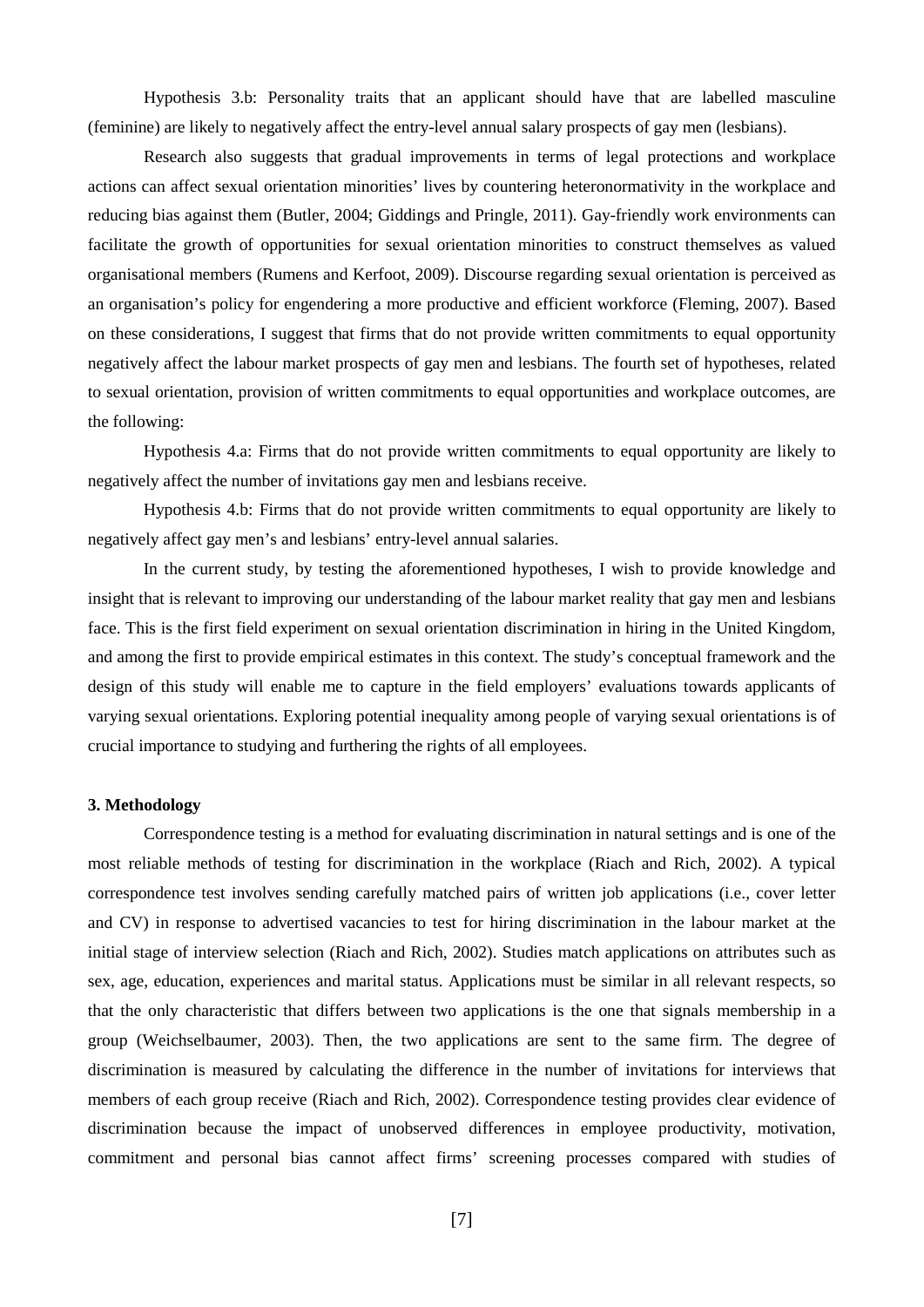employment differences and studies that evaluate qualitative data on discriminatory experiences (see Riach and Rich, 2002; Weichselbaumer, 2003).

In the current study, I randomly chose one university per United Kingdom region (12 first-level regions within the state, based on the Nomenclature of Territorial Units of Statistic geocode standard). In September 2012, I contacted the universities' student unions, and I provided details of the intent and purpose of the designed survey and kindly requested their cooperation. The collaboration with the 12 university student unions led to an announcement that was posted in student union areas. The announcement asked third-year undergraduates who were interested in searching for work to voluntarily take part in applied research beginning in January 2013, with the aim of the research being to evaluate how demographic characteristics affect applicants' labour market outcomes.

In the announcement, I explained that, for a period of eight weeks, I would provide each participant with up to 50 random job openings relative to their studies and record the correspondence from firms, noting in particular invitations for interviews. I mentioned that the participants would have the option of applying only for those jobs that were of interest to them. In addition, acceptance of interviews would be at their discretion. Employers would not have knowledge of the experiment. The announcement invited potential participants to contact me, to send me their applications (cover letters and CVs) for review, and to create a new university email account for research purposes, to which I would have access by default. The students had to include in their CVs personal characteristics (demographic characteristics), pre-university qualifications, courses studied and grade degree, workplace experience, membership in university unions and their specific role in the unions, skills, personality characteristics, and hobbies. In addition, potential participants were invited to ask any questions they might have had regarding the purposes of the research. In addition, it was mentioned that the participants would receive a certification regarding their experience in research design, data gathering, database creation and estimations after submitting the successful deliverables.

#### **4. Sexual Orientation Labelling**

By the end of November 2012, I had received 2,312 CVs from students. The students' descriptive statistics are shown in Table 1. In 258 (11.1%) CVs, students indicated that they had experience as members of their universities' gay and lesbian unions. That is, I attempted to identify students who were voluntarily 'out'. I shortlisted those CVs that mentioned a specific role in gay and lesbian unions; the majority of gay and lesbian union members stated that they had acquired organisational skills—for example, event planning, public speaking and budgeting skills—through membership in these organisations. In this study, I worked with students who stated that they were the ones responsible for their unions' budgets and that they had thereby acquired financial and fundraising skills. I assumed that managing the unions' financial operations would be relevant job experience on students' CVs, signalling more than just their sexual orientation. Students could be seen as having valuable experience with important transferable skills by emphasising this activity. Appendix I provides a general version of the cover letter and CV.

#### **[Table 1]**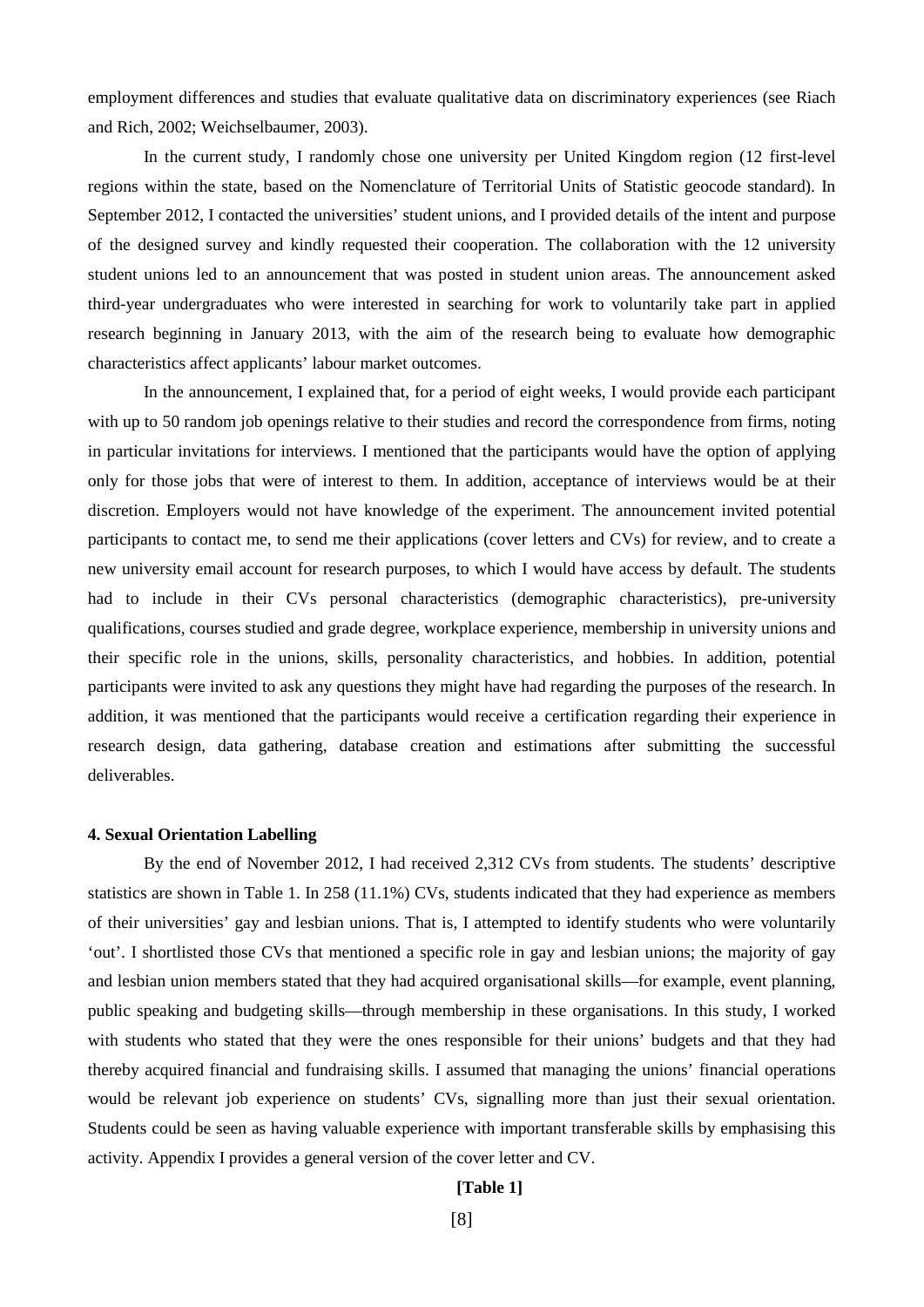Then, I matched students who did not mention gay and lesbian union membership with students who did mention such membership. Pairs had to be comparable across relevant characteristics, so that any systematic difference in treatment could most likely be attributed to the effects of gay and lesbian union membership or sexual orientation. I considered a number of criteria during the CV screening period to minimise the heterogeneity of the CVs. I matched CVs on attributes such as sex, coursework, age, ethnicity, marital status, and student union membership.

The students I worked with had the mean characteristics of the total sample (2,312): they were 21 years old (3rd-year students), British nationals and unmarried. The students studied economics, psychology, or education (primary). Although I received applications from students who were studying multiple courses, I made matches considering the age, sex, ethnicity, and grade. Satisfying these criteria, I identified students who were studying the aforementioned three courses. All students had an expected upper second-class honour (i.e., 2:1, 61%). The assigned mean characteristics of United Kingdom university students are consistent with those of the major United Kingdom studies (Brennan and Winnie, 2008). In addition, students did not have any paid work experience. Each of the students had a mobile telephone number, a postal address, and a university email address. In all cases, the students declared the place of their studies as their city of residence. I matched addresses on the basis of postal code to indicate the same social class.

In addition, I matched CVs based on students' skills, self-reported personality characteristics, and spare-time interests, all of which students included in their CVs. The students I worked reported similar skills (i.e., ability to work in teams, communication skills), personality characteristics (i.e., friendly and likeable), and spare time interests (i.e., cinema and music). Regarding the personality characteristics, friendly and likeable were evaluated as neutral, i.e., as neither feminine nor masculine based on Bem's (1974; 1981) masculinity-femininity inventory. Bem's (1974; 1981) inventory provides 60 traits; twenty are classified as masculine, twenty are classified as feminine, and twenty are classified as neutral. Based on Bem's (1974; 1981) theoretical predictions, traits are called neutral if they are evaluated to be suitable for both men and women in society. However, traits are masculine if they are evaluated to be more suitable for men than women in society (for example, being competitive or acting as a leader). Finally, feminine traits are those that are evaluated to be more suitable for women than men (for example, being gentle and cheerful). Recent attempts to validate the contents of the Bem Sex-Role Inventory have provided evidence for the persistence of these stereotypes across different countries (Ozkan and Lajunen, 2005; Xiumei et al., 2012).

Importantly, to ensure that any differences in treatment could be attributed to sexual orientation bias, I matched CVs that mentioned gay and lesbian university union membership with CVs that mentioned human rights union membership (see Tilcsik, 2011). Similar to students with gay and lesbian union membership, I worked with students who noted that they were responsible for their university's human rights unions' budgeting. These students mentioned in their CVs that they had gained financial expertise through this activity. CVs that noted human rights union membership were carefully chosen to avoid suggestions of differences in applicants' levels of human capital, which could have made it difficult to assess the extent of bias. Both gay and lesbian and human rights student unions have the same goal: to raise awareness of human rights abuses. Under the study design, it is difficult to suggest that employers may perceive managing a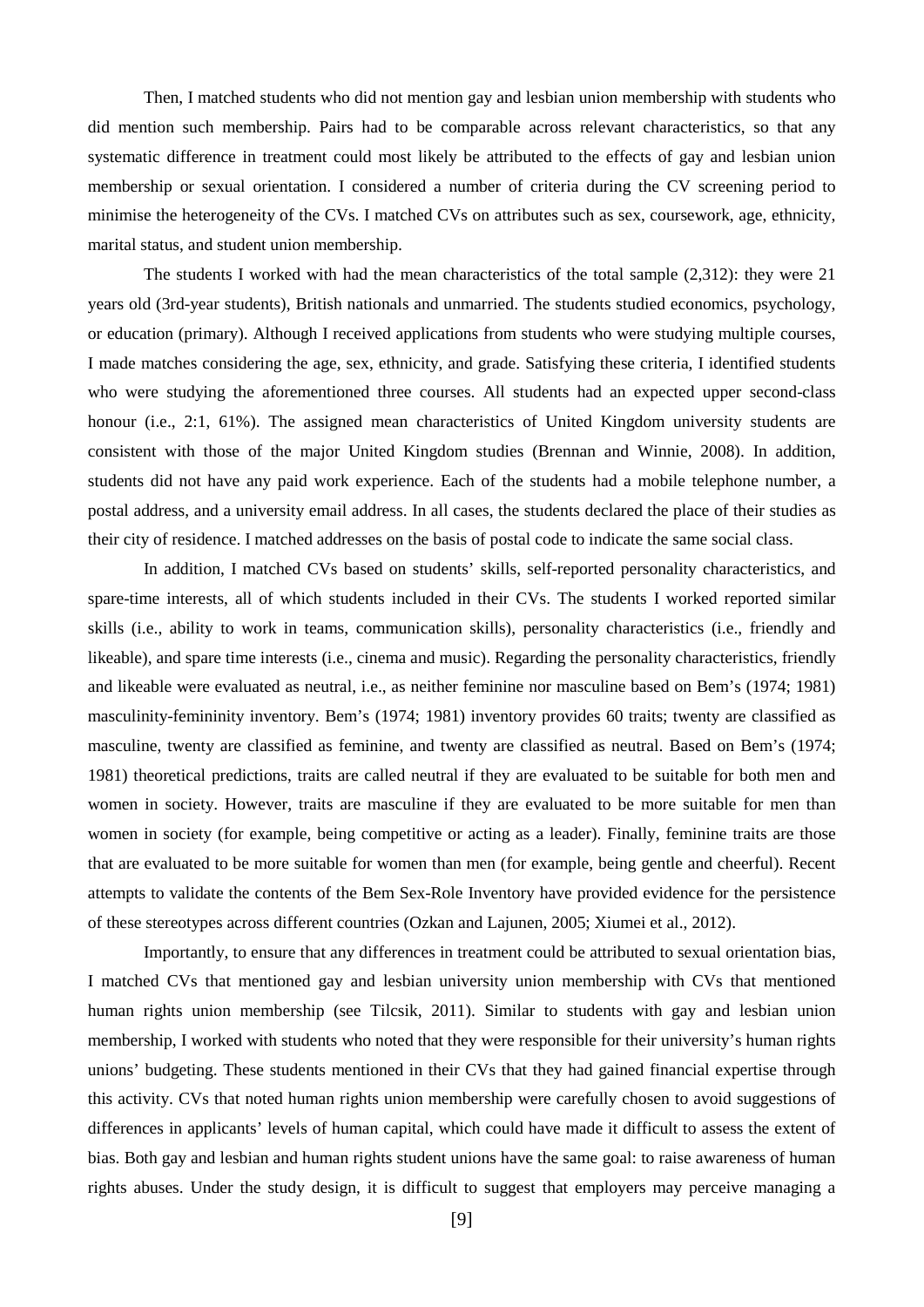human rights union's financial operations as more valuable experience than managing a gay and lesbian union's financial operations, even if these employers are not biased with respect to sexual orientation. However, it is unlikely that managing a human rights union's budget is more radical or liberal than managing a gay and lesbian union's budget. Specifically, the application that students submitted to the firms noted: "I have gained organisational and financial skills by administrating my university's (gay and lesbian/human rights) union. I was responsible for the budget, and I also had fundraising responsibilities", with the "gay and lesbian/human rights" descriptor distinguishing the two groups of students.

At the end of the screening and matching procedure, I created 6 matched pairs for each of the 12 universities (i.e., 144 students in total). The first matched pair consisted of a heterosexual man and a gay man who were studying economics. The second matched pair consisted of a heterosexual man and a gay man who were studying psychology. The third matched pair consisted of a heterosexual man and a gay man who were studying education (primary). The fourth, fifth and six matched pairs consisted of heterosexual women and lesbian women who were studying economics, psychology and education (primary), respectively.

Working with human resources departments, I conducted internal pre-tests to ensure that neither the two cover letters nor the CVs that formed a pair would elicit preferences. The students applied for entry-level jobs relative to their studies in their city by sending out their application forms. I identified the vacancies through a random sample of advertisements that appeared on fifteen leading United Kingdom internet websites that advertised job openings. The large number of job search websites leads me to suggest that these may be a typical resource for the average job seeker. The occupations covered a large spectrum of work environments, such as accounting, banking, education, and social care, and because I forwarded to each student job openings relative to her/his studies, I ensured correspondence between applicants' courses and job applications. For instance, those who studied economics applied for accounting and banking jobs.

After I made the matches, I contacted the 144 students to clarify the study's steps, the application screening process, the matching criteria, and the application submission process. One hundred per cent of the students chose to participate in the field study, and I asked them to provide me with signed forms indicating their willingness to participate. Additionally, at the end of the study, I asked students whether they had experienced any emotional disturbances as a result of the study; none of the students reported adverse feelings during the research period.

#### **5. Application Sending**

The application submission process lasted from of the beginning of February 2013 to of the beginning of April 2013. Throughout this period, I provided random job openings to the students two days per week. Having access to their email accounts, I recorded whether each member of the pair had applied to the same firm, the day and hour that applications were sent, and invitations for interviews or rejections. The firms communicated with the applicants via email.

After the data-gathering period, the evaluation showed that in 74.6% (5,549) of cases, both members of the pairs had applied for the same jobs, and I used these observations (i.e., the paired observations). By doing so, I minimised the job and occupation heterogeneities that could have affected applicants'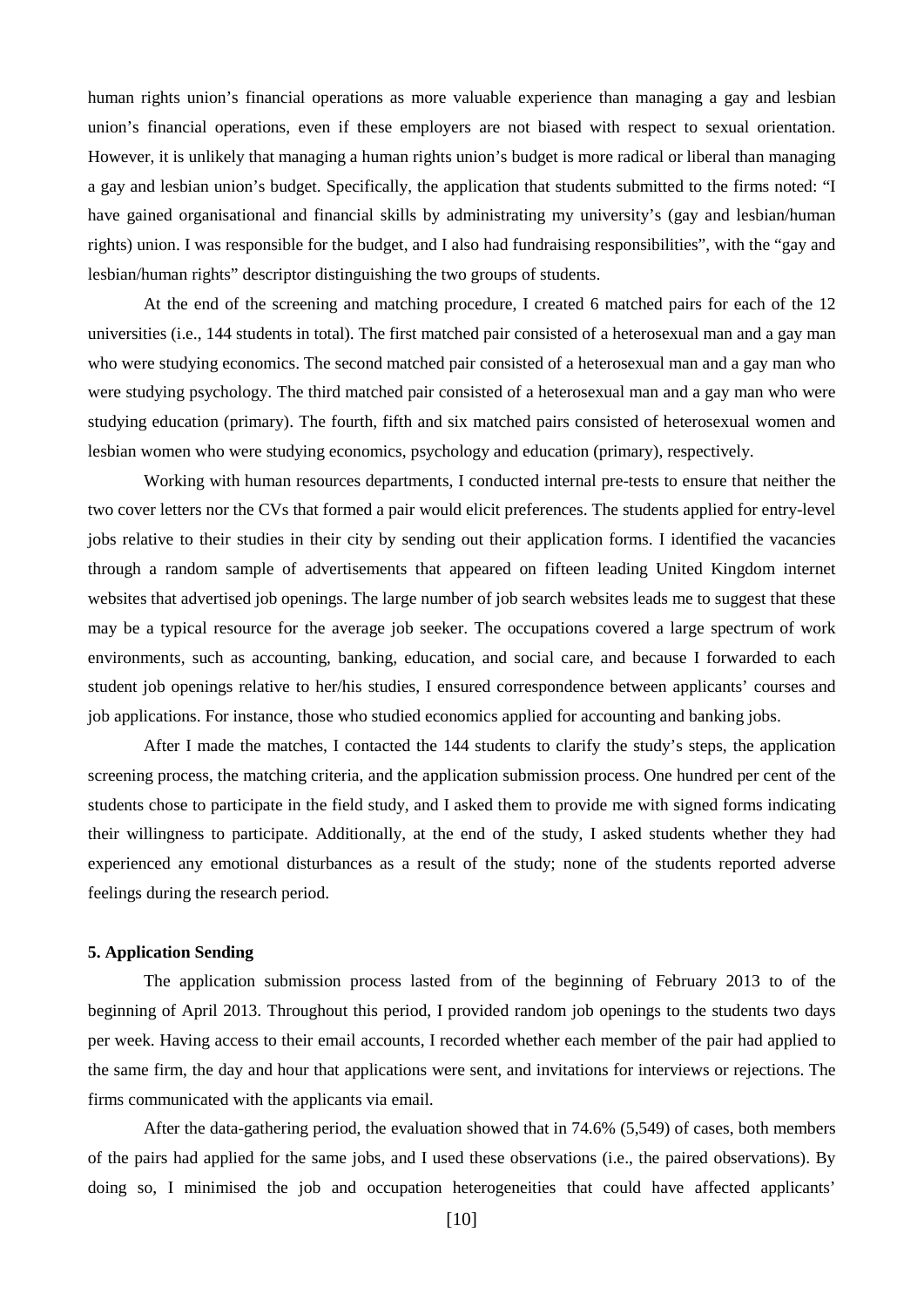employment prospects. For research purposes, I also recorded the entry-level annual salaries and the characteristics of the jobs and firms. To collect this specific information, I adopted the following process. If a job opening or a firm's official website indicated a job's or firm's characteristics (for example, the entrylevel annual salary), the information was registered. When limited information was provided, research assistants contacted the firms and collected the relevant data, stating that were engaged in a university study of the firm environments behind advertised job openings. Notably, in all conversations, the relevant managers promptly provided brief descriptions of their firms, including the provision of written equal opportunity standards.

Finally, to identify stereotypically male and female heterosexual traits, I followed the procedures used by Weichselbaumer (2004) and Tilcsik (2011). Using the Bem Sex-Role Inventory (Bem, 1974; 1981) presented before, I screened each job opening and recorded whether it described the ideal job applicant as masculine or feminine. Appendix II provides the variables' coding.

#### **6. Descriptive Statistics: Firms and Job Openings**

In this section, I provide the descriptive statistics for the jobs and firms with vacancies that the study's participants applied to (5,549 cases). This sample is characterised by a wide range of jobs in accounting, banking, finance and management (38.4%); education and teaching (26.1%); and social care, social services and charities (35.3%). Regarding the characteristics of job openings, the average entry-level annual salary was £23,031. In addition, 18.5% of the firms offered fixed contracts, 36.1% were in the public sector, and 4.9% offered relocation packages. Furthermore, 31.5% of the firms were multinational, 70.4% had human resources departments, 61.3% had a formal written equal opportunity policy, and 62.1% had trade unions. A total of 82.1% of the firms employed over 200 people, and 78.5% had been established for over 20 years. As expected, there was regional variety; for instance, 11.5% of the firms were located in London, 10.1% were located in the east of England, and 9.3% could be found in Wales.

#### **7. Descriptive statistics: Invitations to Interviews and Entry-Level Annual Salaries**

The outcomes related to invitations for interviews are displayed in Table 2 for men and in Table 3 for women. The correspondence testing outcomes are set out in a format following McIntosh and Smith (1974), which has since been adopted in field experiments across Europe (Riach and Rich, 2002). As observed in the last line of Table 2, net discrimination against gay men was found in 151 cases, a rate of 8.3% (p<0.001). Table 3 reflects that net discrimination against lesbians was 8.4% (p<0.001). The statistical significance of all findings of net discrimination was determined using the chi-squared test (Heckman and Siegelman, 1993).

Based on the Office for National Statistics report (2013), the occupations for which the students applied were characterised by differing sex ratios. Jobs in accountancy, banking, finance and management represent male-dominated occupations (64% of employees are men). By contrast, jobs in education and teaching and in social care, social services and charity represent female-dominated occupations (79% and 73%, respectively, of employees in these fields are women). In Tables 2 and 3, the correspondence testing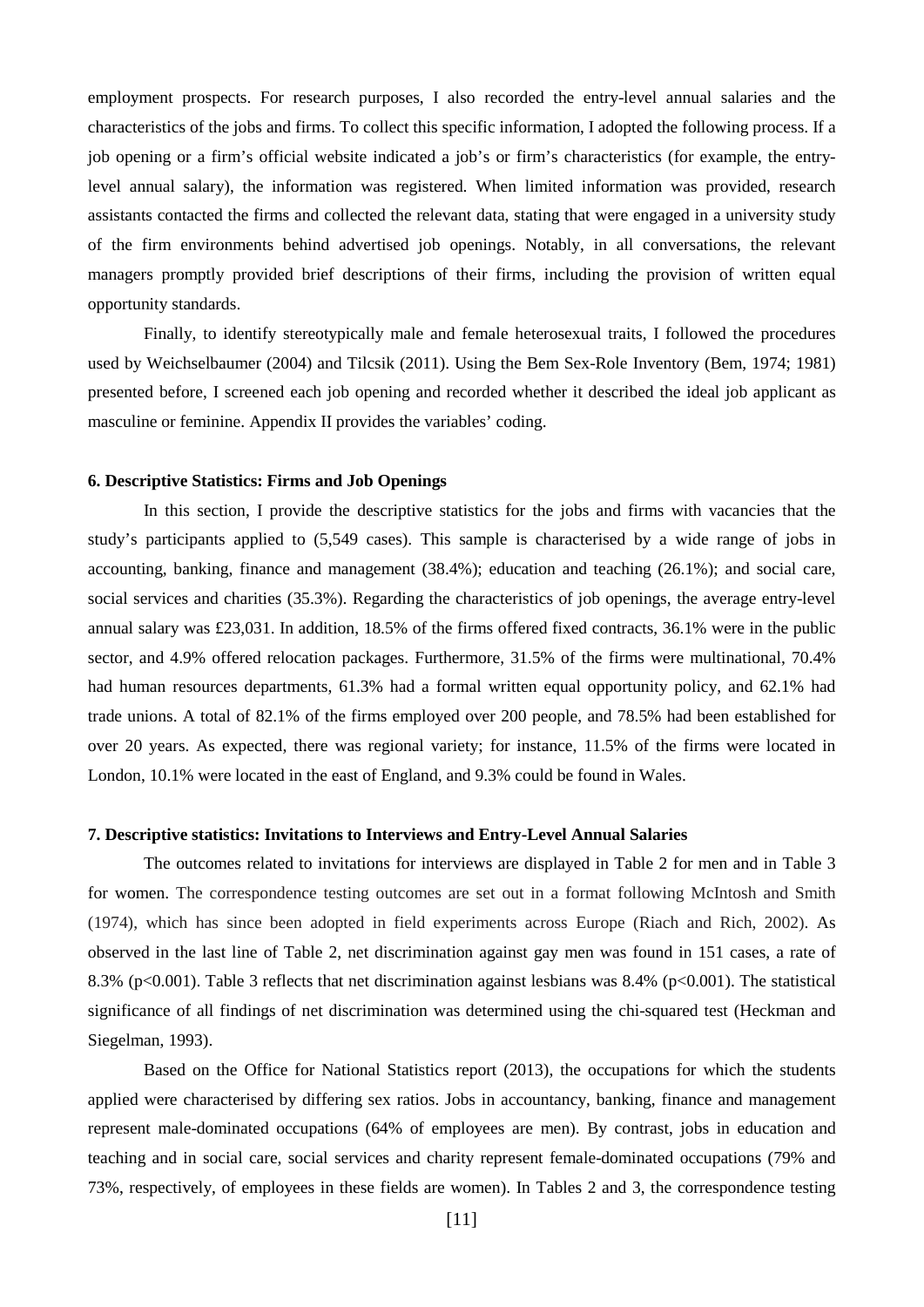outcomes for men and women are also presented by occupation. In Table 2, the statistics for men suggest that gay men face higher net discrimination in male-dominated occupations (10.9%; p<0.001). Similarly, in Table 3, the statistics for women suggest that lesbians face higher net discrimination in female-dominated occupations  $(10.1\%; p<0.001)$ .

#### **[Table 2] – [Table 3]**

Table 4 presents the entry-level annual salaries for those who received invitations for interviews. The sample employed in this study consisted of 1,810 observations for heterosexual men and 1,659 observations for gay men. Although gay male participants were similar to their heterosexual counterparts in age, education level, and work experience, the statistics suggest that male heterosexual applicants were offered prospective annual salaries that were, on average, higher than those that were offered to gay men: £23,544 versus £23,072. The sexual orientation salary difference disadvantaged gay men by approximately 2% (p<0.001). Moreover, the sexual orientation salary difference disadvantaged lesbians by approximately 1.4% ( $p<0.001$ ). Finally, the statistics suggest that gay men face lower salary prospects in male-dominated occupations (2.4%;  $p<0.01$ ) and that lesbians face lower salary prospects in female-dominated occupations (1.7%;  $p<0.01$ ).

#### **[Table 4]**

#### **8. Estimation Framework**

The probability of an applicant's receiving a job interview was estimated using a linear probability model:  $Y_i = b_0 + b_1$ Sexual Orientation + b<sub>2</sub>Occupational Controls + b<sub>3</sub>Labelled masculine/feminine personality traits + b<sub>4</sub>Non-existence of equal opportunities + b<sub>5</sub>Vector of controls + e, where Y is the latent linear probability regression that explained the probability of receiving a job interview;  $b_0$  is a constant;  $b_1$ measures sexual orientation;  $b_2$  controls for occupational effects/male-/female-dominated occupations;  $b_3$ controls for labelled masculine/feminine personality traits;  $b_4$  controls for the non-existence of an equal opportunity statement;  $b_5$  is a vector of controls that accounts for university characteristics, job and firm effects, location effects, and study effects; e is a disturbance term; and i refers to the individual.

In Table 5, Panels I and III, I estimate the aforementioned equation of male and female applicants who were offered a job interview and present the marginal effects (average marginal effects). In Panels II and IV, I use the aforementioned equation to estimate an ordinary least-squares log regression of male and female applicants' entry-level annual salaries. Regarding Hypothesis 1.a, if  $b_1=0$ , gay/lesbian and heterosexual applicants had the identical probability of obtaining interviews. If  $b_1 < 0$ , the gay/lesbian applicants had a lower probability of obtaining interviews and vice versa. The same reasoning holds for Hypothesis 1.b. That is, if  $b_1 < 0$ , the gay/lesbian applicants received invitations for interviews at firms that offered lower entry-level annual salaries than those firms that invited heterosexuals for interviews. To test the remainder of the hypotheses, I estimate interaction effects to examine whether sexual orientation interacts with male-/female-dominated occupations (Hypotheses 2.a–2.d), personality characteristics that are labelled masculine/feminine (Hypotheses 3.a–3.b), and the non-existence of equal opportunity statements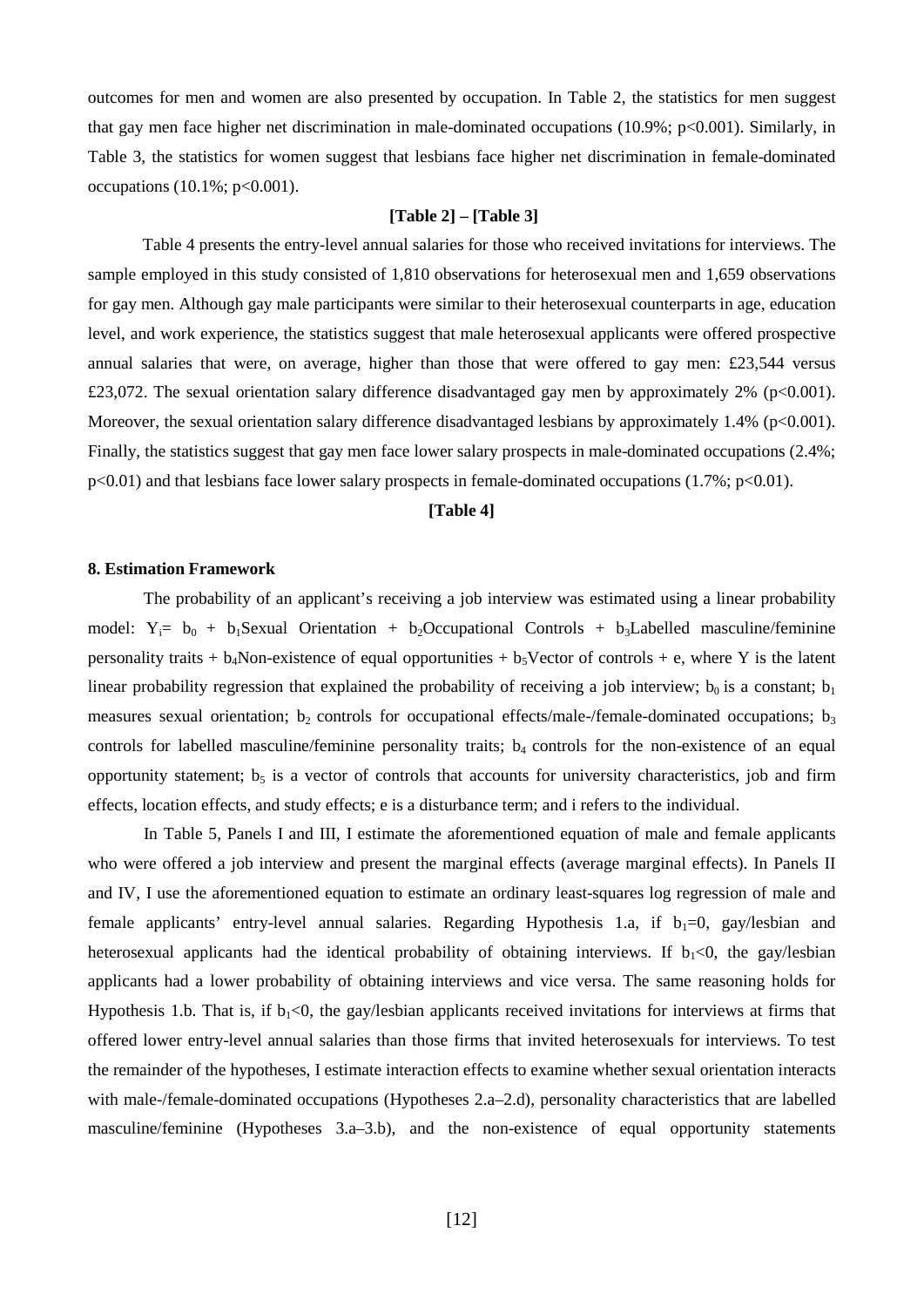(Hypotheses 4.a–4.b) in affecting sexual orientation minorities' invitations for interviews and entry-level annual salaries<sup>1</sup>.

#### **9. Hypotheses Estimation**

**.** 

In Table 5, the study's estimations are presented. Panel I suggests a negative relationship between gay sexual orientation and invitations for interviews. Specifically, gay applicants had a 5% ( $p<0.001$ ) lower probability of receiving invitations for interviews than did comparable heterosexual applicants. The estimates provide evidence that when two similar applicants—one homosexual and the other heterosexual—engage in identical job searches, the gay applicant receives fewer invitations for interviews than his heterosexual counterpart. This result implies that gay men are discriminated against when actual employers make hiring decisions. The pattern also suggests that gay men must spend more time than heterosexual men seeking interviews because the same observable signal was more precise for heterosexual men than for gay men. Moreover, in Panel III, the estimates suggest that for female applicants, the patterns discerned are comparable with those for male applicants and can be similarly interpreted. Lesbians receive fewer invitations for interviews on the order of  $5.1\%$  (p<0.001) when their sexual orientation is labelled in the hiring stage. Based on these outcomes, Hypothesis 1.a is supported: gay men and lesbians are more likely to receive fewer invitations for interviews than heterosexuals.

#### **[Table 5]**

Moreover, Panel II presents the entry-level annual salary estimations for men. The estimates suggest that sexual orientation affects applicants' annual salary prospects. Gay applicants are invited for interviews by firms that pay salaries that are  $1.9\%$  (p<0.001) lower on average than those paid by firms that invite heterosexual applicants for interviews. Panel IV offers the entry-level annual salary estimations for women. The results are consistent with those for male applicants and verify the general patterns that were observed. When lesbian sexual orientation is labelled in the recruitment stage, applicants are invited for interviews by firms that pay salaries that are  $1.2\%$  (p<0.001) lower on average than those paid by firms that invite heterosexual applicants. Thus, Hypothesis 1.b is supported: gay men and lesbians are likely to face lower entry-level annual salary prospects than heterosexuals.

In Panel I, it is clear that gay applicants who submitted CVs for both accounting, banking, finance, and management jobs and social care, social services and charity jobs faced lower probabilities of obtaining interviews than their heterosexual counterparts. The largest difference was observed in the former group of jobs (2.7%; p<0.01). Panel II indicates that lesbians also receive fewer invitations for interviews in all occupations than heterosexual women. For lesbians, the largest difference was observed in social care, social services and charity jobs  $(2.8\%; p<0.01)$ . It appears that in the present sample, gay men received the fewest

<sup>&</sup>lt;sup>1</sup> In this study, I corrected for the intra-class correlation that appeared. Two applicants contacted the same firm. Thus, the probability of the heterosexual applicant's receiving an invitation to interview was correlated with the probability of the gay man or lesbian applicant's receiving an invitation to interview. In the estimations that follow, I report robust-clustered standard errors. In addition, sample selection was not an issue. Salaries were observed from the beginning (the information was provided in the job advertisement), that is, before an applicant had received the invitation for an interview or a job offer.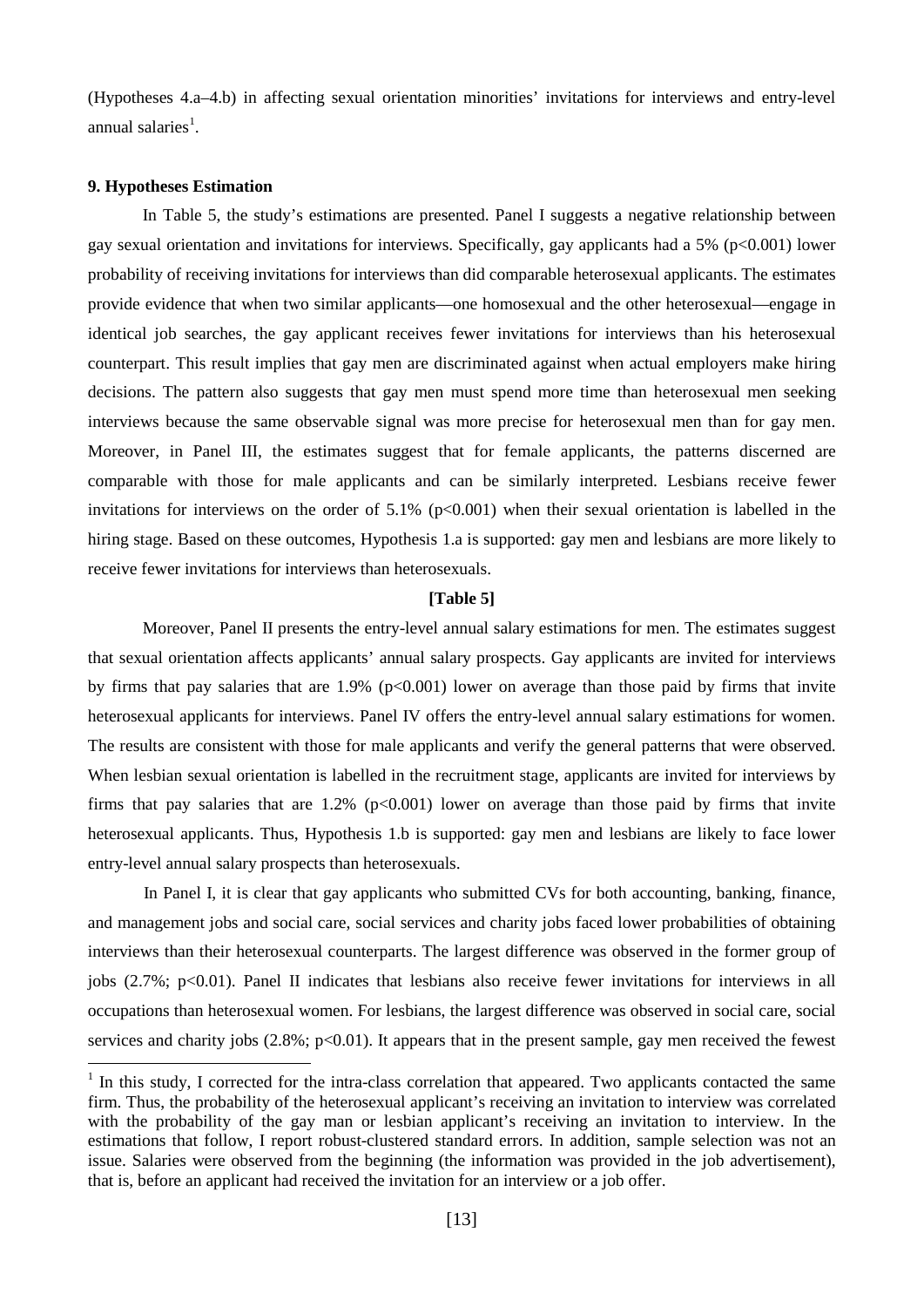invitations for interviews in traditionally male-dominated occupations, whereas lesbians received the fewest invitations for interviews in traditionally female-dominated occupations. Thus, Hypotheses 2.a and 2.b are supported. However, in Panels II and IV, the estimations suggest that there was no statistically significant correlation between entry-level annual salaries for gay men (lesbians) and male-dominated (femaledominated) occupations. Thus, Hypotheses 2.c and 2.d are not supported.

Furthermore, in Panel I, the estimates show that gay men received fewer invitations for interviews for jobs in which masculine personality traits were highlighted in the job applications (by  $1.9\%$ ; p<0.05). In Panel III, the estimates show that lesbians received fewer invitations for interviews for jobs in which feminine personality traits were highlighted in the job applications (by 1.5%; p<0.05). Hypothesis 3.a is thus supported. However, in Panels II and IV, the estimations suggest a statistically insignificant correlation between entry-level annual salaries for gay men and lesbians and the emphasis on masculine/feminine personality traits in job descriptions. Hypothesis 3.d is therefore rejected.

Moreover, in Panel I, the regression results suggest that gay applicants receive fewer invitations for interviews to firms that do not have written commitments to equal opportunity  $(1.1\%; p<0.01)$ . The same negative pattern holds for lesbians  $(1.2\%; p<0.01)$ . Hypothesis 4.a is therefore supported. However, the entry-level annual salaries of gay men and lesbians did not appear to be affected in a statistically significant way by the non-existence of written commitments to equal opportunities. Hypothesis 4.b is thus rejected. Finally, regarding the study's controls, the order in which the application was sent, the cover letter, and the CV type did not appear to statistically affect the applicants' interview invitation rates or their entry-level annual salaries. Full estimations are available on request.

#### **10. Discussion and Conclusions**

I have proposed a field approach to determining whether sexual orientation affects first-time job seekers' probabilities of obtaining invitations for interviews and their entry-level annual salaries in the United Kingdom. The strength of this study lies in of the fact that it applies a field design to a real-world setting, which enables an evaluation of how firms treat applicants in the recruiting process. Working in the field between February and April 2013, with 144 students from 12 randomly selected universities and recording their correspondence with 5,549 firms, I obtained a number of statistically significant results. Controlling for various characteristics, the estimations suggest that sexual orientation, which was identified by students' participation in gay and lesbian university student unions, affects the probability of obtaining invitations to vacancies and entry-level salaries. The study's outcomes for both gay men and lesbians are consistent with the findings of other field experiments in the European Union and the United States on sexual orientation that this study reviewed. Despite the introduction of anti-discrimination labour legislation in the United Kingdom in 2010, the findings show a statistically significant negative effect of gay and lesbian orientation on employment prospects. The Equality Act of 2010 (National Archives (2010) consolidated antidiscrimination legislation in the United Kingdom into one statute. Under the Equality Act, it is unlawful to discriminate on the grounds of someone's sexual orientation or perceived sexual orientation. This applies to all aspects of employment, including recruitment, promotion, training, terms and conditions, pay and benefits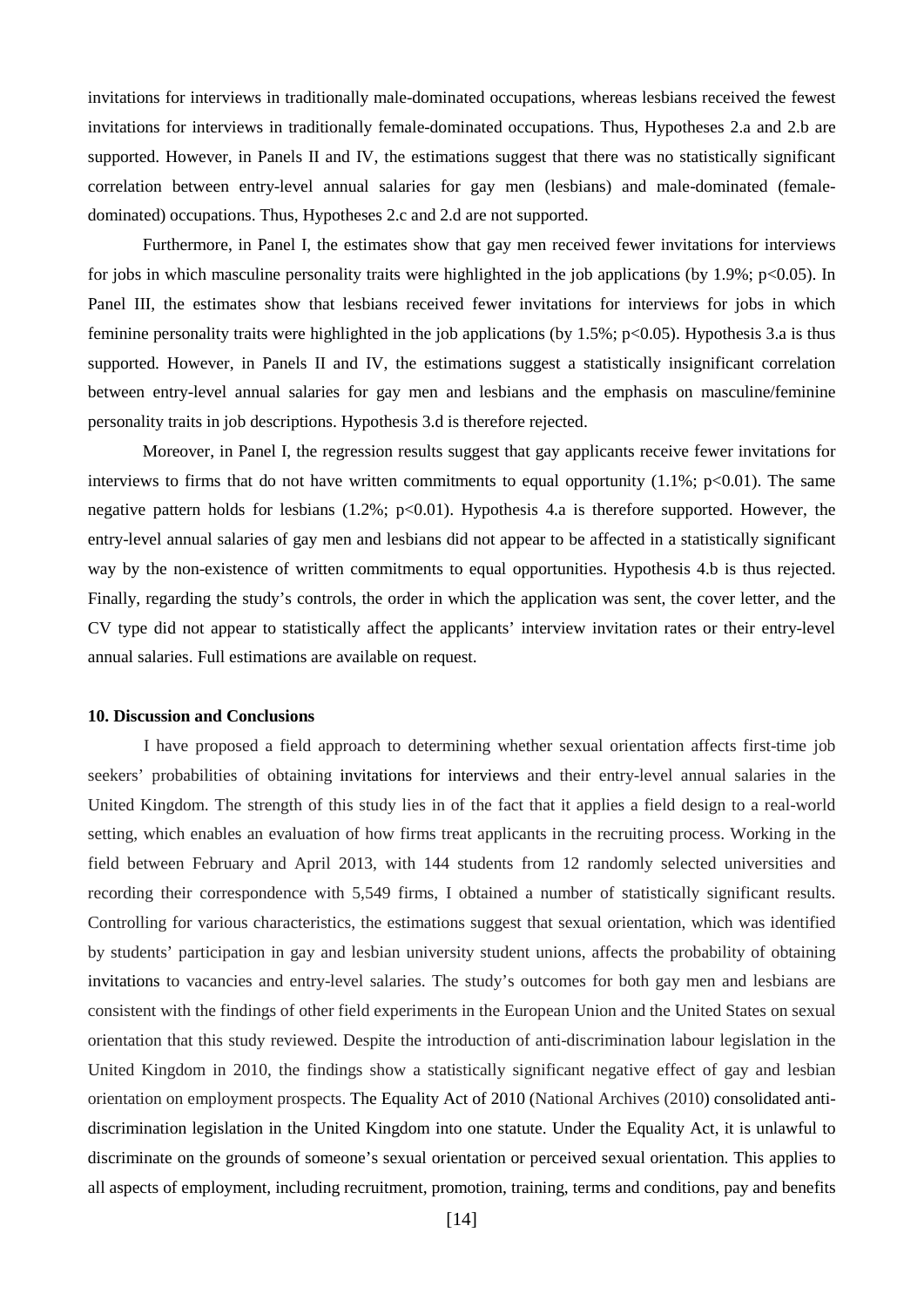and dismissals (Equality and Human Rights Commission, 2009). Unfortunately, however, studies suggest that judicial and legislative protection of sexual orientation minorities constitute only a small step in improving their well-being and highlight the need for further theoretical and empirical evaluation and policy interventions (Ellison and Gunstone, 2009).

In the current study, based on post-structuralist research, I assume that deviation from heteronormativity creates a basis for workplace discrimination (Ward and Winstanley, 2003; Martinsson, et al., 2007). The findings suggest that heteronormative discourse may continue to be reproduced within United Kingdom workplaces and that it negatively affects the lived experiences of gay and lesbian job applicants. Studies suggest that as long as employers' biases towards sexual orientation minorities persist, the extent of unequal treatment will be directly proportional to the strength of this bias (Becker, 1957; England, 1994; Jaret, 1995; Charles and Guryan, 2008). As a result, employers may not invite gay men and lesbians to be interviewed, or gay men and lesbians may be invited to be interviewed primarily for positions that offer relatively low entry-level annual salaries, thus equalising the unit costs of labour after factoring in antipathy towards homosexuals (England, 1994; Jaret, 1995).

In addition, the results reveal that gay men receive significant fewer invitations for interviews in traditionally male-dominated fields and lesbians receive significant fewer invitations for interviews in traditionally female-dominated fields. It thus appears that gender assumptions affect United Kingdom sexual orientation minorities' labour market prospects. These results are consistent with those of other studies (Ahmed et al., 2013; Morgan, 1992; Williams, 1993). Furthermore, the findings reveal that gay applicants receive fewer invitations for interview for jobs for which masculine personality traits are highlighted in the job applications, and lesbians receive fewer invitations to interview for jobs for which feminine personality traits are highlighted. United Kingdom firms appear to maintain stereotypical notions when gays and lesbians apply for jobs, which is a pattern that international studies over the last thirty years (e.g., Heilman, 1984; Glick, et al, 1988; Weichelbaumer, 2003; 2004; Tilcsik, 2011) have also identified. Furthermore, the results suggest that gay and lesbian applicants receive fewer invitations for interviews from firms that do not provide written commitments to equal opportunity. The present study thus concludes that industrial characteristics might affect sexual orientation minorities' labour market prospects. Anti-discrimination legislation and governmental equality campaigns may be an appropriate response to sexual orientation bias in the labour market; however, firms should develop their own equality schemes and official procedures that address sexual orientation.

Despite measures to encourage openness and discourage discrimination, it is evident that sexual minorities encounter serious misconceptions and barriers in the job market. Employers should more strongly support the equality of sexual minorities and be explicit about the unacceptability of discrimination. Workplaces should take steps to prevent discrimination and actively encourage gay and lesbian employees to be themselves in the workplace. Studies suggest that good relations between employers and employees increase the openness of sexual orientation minorities, improve job attitudes, and benefit firms as a whole because teamwork is an important aspect of firm productivity and success (Day and Schoenrade, 2000; Huffman, et al., 2008; McLaren et al., 2013; Rumens and Kerfoot, 2009; Ozeren, 2014). In addition, firms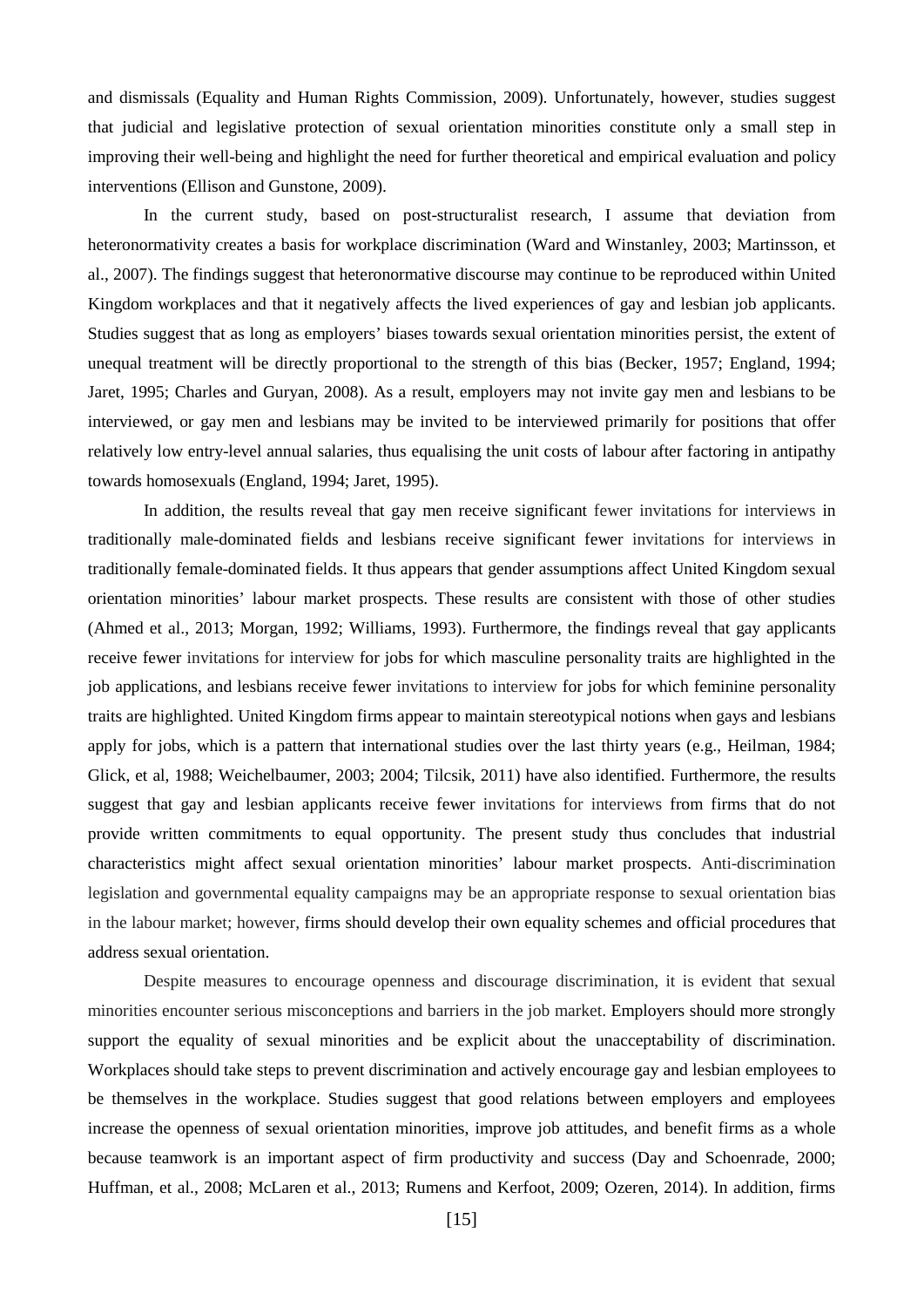should understand the strategic benefit of fully realising the talents of all employees and the ethical mandate of promoting equal opportunity and fairness for all (Day and Schoenrade, 2000). Recognition from both management and co-workers provides external reinforcement of an employee's developing competence and self-esteem (Rumens and Kerfoot, 2009).

The current evidence suggests the presence of sexual orientation discrimination and labour market characteristics on employment for gay and lesbian individuals in the United Kingdom. Importantly, however, I cannot generalise the results to other types of job applicants, vacancies, employers, or cultures without further research. The current findings are strictly applicable only to the time and place from which the sample was drawn. In addition, this study focuses on the hiring stage and ignores potential discrimination that could arise at later stages. Although I found no correlation (i) between entry-level annual salaries for gay men (lesbians) and male-dominated (female-dominated) occupations, (ii) between entry-level annual salaries for gay men and lesbians and emphasising masculine/feminine personality traits in the job descriptions and (iii) between the entry-level annual salaries of gay men and lesbians and the non-existence of written commitments to equal opportunities, these differentials may exist elsewhere in the labour market. Because of the data selection and the experimental methodology, these results might not accurately characterise the potential earning differential that employed gay men and lesbians face in the United Kingdom when working in male-/female-dominated occupations that require certain personality traits. If gay men and lesbian employees experience losses in earnings because they face glass ceilings because of the non-existence of written commitments to equal opportunities, estimates based on starting positions will not be sensitive to these effects. Finally, in reality, job offers are also obtained via informal searches and networks. This omission could also qualitatively affect the results.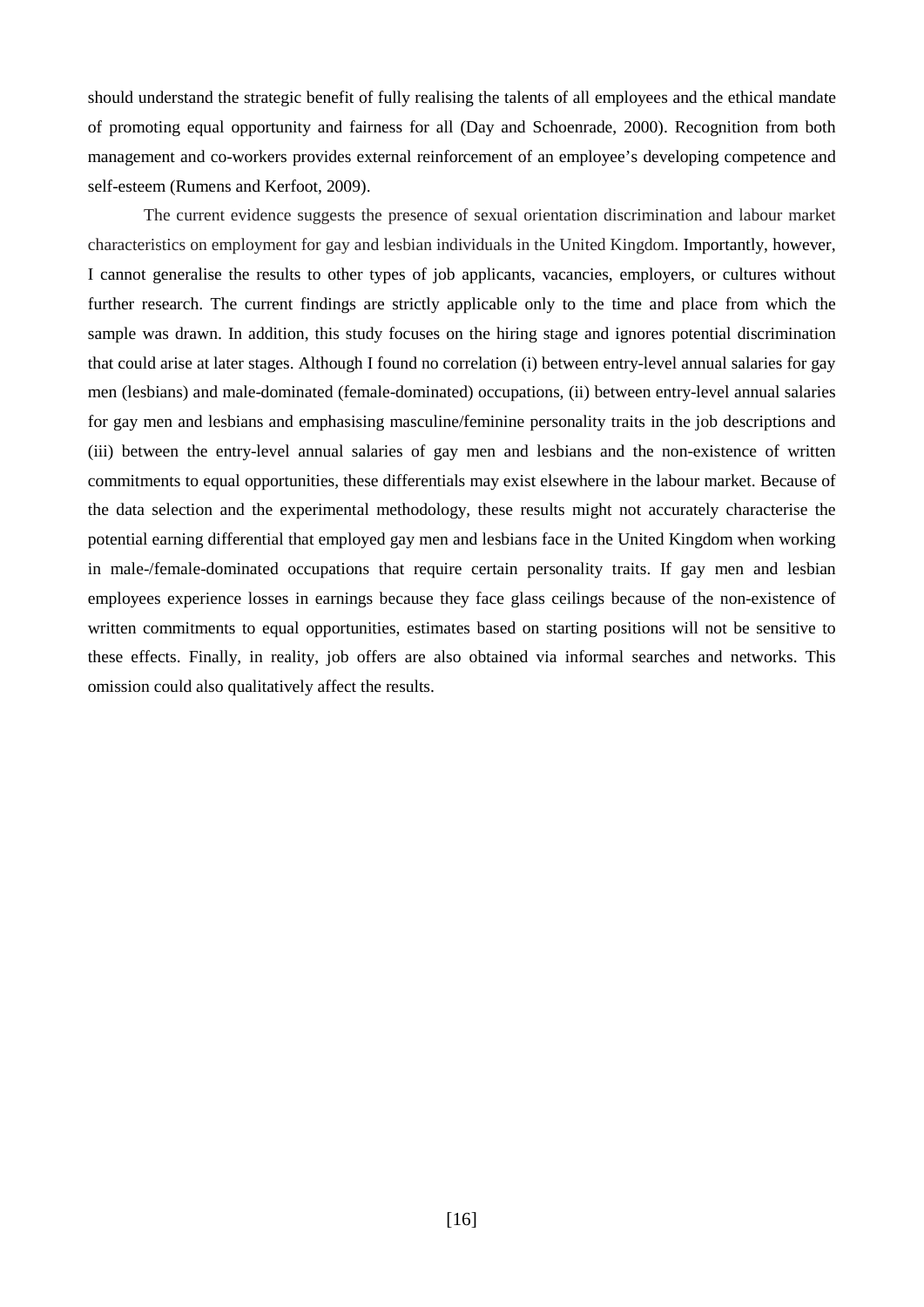#### **References**

- Adam, B. D. (1981). Stigma and Employability: Discrimination by Sex and Sexual Orientation in the Ontario Legal Profession. *Canadian Review of Sociology and Anthropology,* 18: 216–221.
- Ahmed, A. M. Andersson, L. and Hammarstedt, M. (2013). Are Gay Men and Lesbians Discriminated Against in the Hiring Process? *Southern Economic Journal*, 79: 565-585.
- Arabsheibani, R. G. Marin, A. and Wadsworth, J. (2004). In the Pink: Homosexual-Heterosexual Wage Differentials in the UK. *International Journal of Manpower*, 25: 343-354.
- Arabsheibani, R. G. Marin, A. and Wadsworth, J. (2005). Gay Pay in the UK. *Economica*, 72: 333-347.
- Badgett, L. M. V. Lau, H. Sears, B and Ho, D. (2007). Bias in the Workplace: Consistent Evidence of Sexual Orientation and Gender Identity Discrimination. The Williams Institute, UCLA School of Law.

Becker, G. S. (1957). *The Economics of Discrimination*. Chicago: University of Chicago Press.

- Bem, S. L. (1974). The Measurement of Psychological Androgyny. *Journal of Consulting and Clinical Psychology*, 42: 155 - 162.
- Bem, S. L. (1981). Bem Sex Role Inventory: Professional Manual. Palo Alto, CA: Consulting Psychologists Press.
- Brennan, J. and Winnie, T. (2008). *The Employment of UK Graduates: Comparisons with Europe*. London: The Open University.
- Broadbridge, A. and Hearn, J. (2008). Gender and Management: New Directions in Research and Continuing Patterns in Practice. *British Journal of Management*, 19: 38–49.
- Bruni, A. (2006). 'Have You Got a Boyfriend or Are You Single?': On the Importance of Being 'Straight' in Organizational Research. *Gender, Work and Organization*, 13: 299–316.
- Butler, J. (1990). *Gender Troubles*. Routledge: New York.
- Butler, J. (2004). *Undoing Gender*. Routledge: London.
- Carpenter, C. (2008). Sexual Orientation, Work, and Income in Canada. *Canadian Journal of Economics*, 41: 1239-1261.
- Charles, K. K. and Guryan, J. (2008). Prejudice and Wages: An Empirical Assessment of Becker's The Economics of Discrimination. *Journal of Political Economy*, 116:773-809.
- Connell, R. (2005). *Masculinities*. Cambridge: Polity.
- Chung, Y. and Harmon, L. (1994). The Career Interests and Aspirations of Gay Men: How Sex-Role orientation is Related. *Journal of Vocational Behaviour*, 45: 223-239.
- Collins, C. J. (2013). Stress and Safety for Gay Men at Work within Masculinized Industries. *Journal of Gay and Lesbian Social Services*, 25: 245-268.
- Crow, S. M. Fok, L. Y. and Hartman, S. J. (1998). Who is at Greates Risk of Work-Related Discrimination-Women, Blacks, or Homosexuals? *Employee Responsibilities and Rights Journal*, 11: 15-26.
- Connell, R. (2000). *The Men and the Boys*. Cambridge Polity Press.
- Day, N. E. and Schoenrade, P. (2000). The Relationship Among Reported Disclosure of Sexual Orientation, Anti-Discrimination Policies, Top Management Support and Work Attitudes of Gay and Lesbian Employees. *Personnel Review*, 29: 346-363.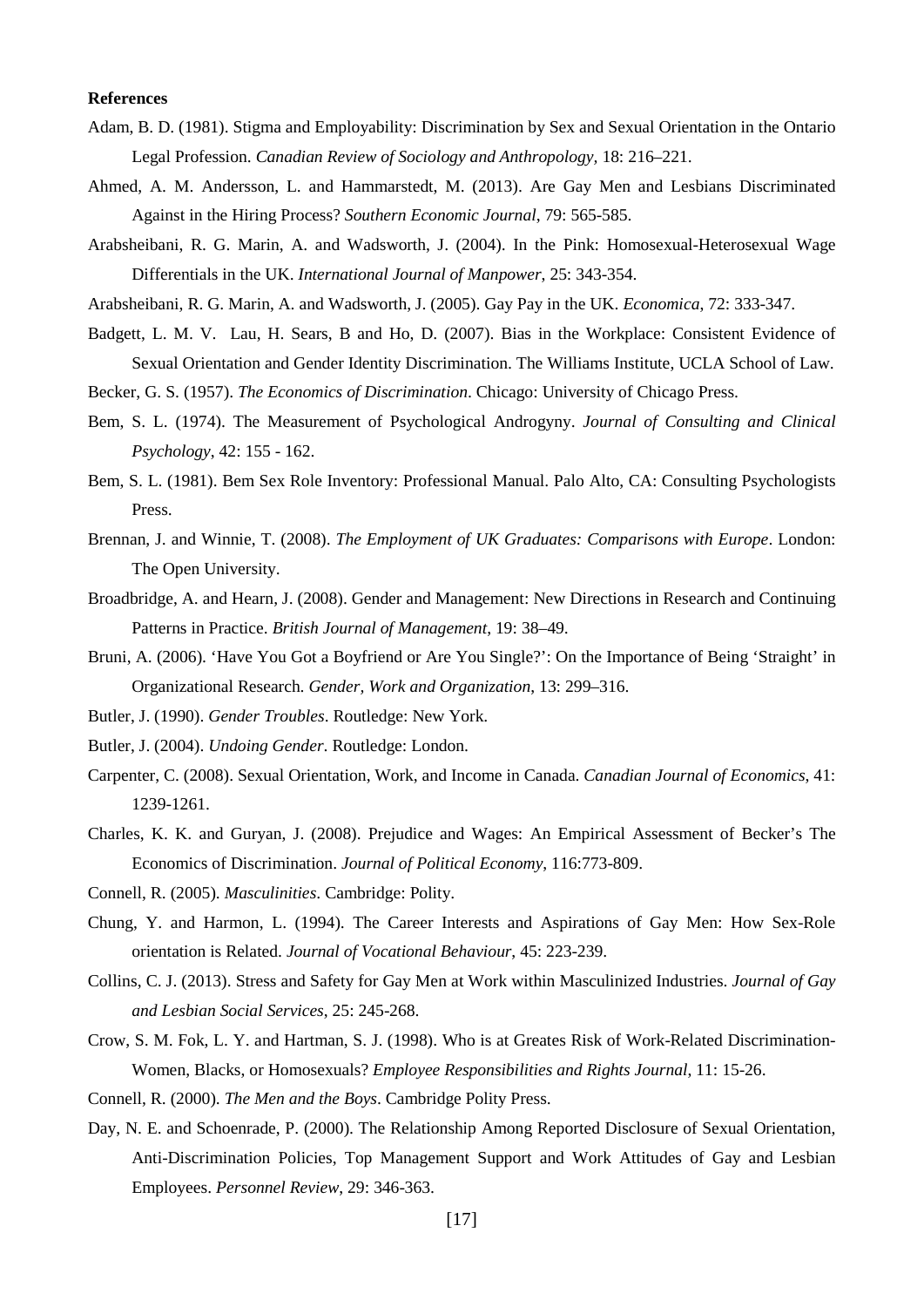- Donnelly, J. (1999). Non-Discrimination and Sexual Orientation. Making a Place for Sexual Minorities in the Global Human Rights Regime. In Baehr, P. Flinterman, C. and Senders, M. (Eds). *Innovation and Inspiration. Fifty Years of the Universal Declaration of Human Rights* (pp. 93-110). Amsterdam: Royal Netherland Academy of Arts and Sciences.
- Drydakis, N. (2009). Sexual Orientation Discrimination in the Labor Market. *Labour Economics,* 16: 364- 372.
- Drydakis, N. (2011). Women's Sexual Orientation and Labor Market Outcomes in Greece. *Feminist Economics*, 11:89-117.
- Drydakis, N. (2015). Effect of Sexual Orientation on Job Satisfaction: Evidence from Greece, *Industrial Relations: A Journal of Economy and Society*, 54: 162-187.
- Ellison, G. and Gustone, B. (2009). *Sexual Orientation Explored: A Study of Identity, Attraction, Behaviour and Attitudes in 2009*. Manchester: Equality and Human Rights Commission.Employment Market Analysis and Research. (2009). *Fair Treatment at Work Survey*. London: EMAR.
- England, P. (1994). Neoclassical Economists' Theories of Discrimination, in Burstein, P., (ed.), *Equal Employment Opportunity: Labor Market Discrimination and Public Policy*. New York: Walter de Gruyter.Equality and Human Rights Commission. (2009). *How Fair is Britain?* Manchester: EHRC.

National Archives (2010). Equality Act 2010 (c. **15**). Surrey: The National Archives.

- Equality Challenge Unit. (2009). *The Experience of Lesbian, Gay, Bisexual and Trans Staff and Students in Higher Education*. ECU: London.
- European Union Agency for Fundamental Rights. (2009). Homophobia and Discrimination on Grounds of Sexual Orientation and Gender Identity in the European Union Member States, Part II-The Social Situation. Vienna.
- Frank, J. (2006). Gay Glass Ceiling. *Economica*. 73: 485-508.
- Fleming, P. (2007). Sexuality, Power and Resistance in the Workplace. *Organization Studies,* 28: 239–256.
- Foster, T. and Newman, E. (2005). Just a Knock Back? Identity Bruising on the Routeto Becoming a Male Primary School Teacher. *Teachers and Teaching: Theory and Practice*, 11: 341-358.
- Foucault, M. (1980). The Confession of the Flesh. In: Garden, C. (Fd.) *Power/ Knowledge: Selected Interviews and Other Writings 1972-1977* (pp.194-228). Brighton: Harvester Press.
- Foucault, M. (2001). *The Order of Things*. London: Routledge.
- Foucault, M. (1990). *The History of Sexuality: An Introduction*. New York: Knopf.
- Gates, T. G. and Viggiani, P. A. (2013). Understanding Lesbian, Gay, and Bisexual Worker Stigmatization: A Review of the Literature. I*nternational Journal of Sociology and Social Policy*, 34: 359-374.
- Giddings, L. S. and Pringle, J. K. (2011). Heteronormativity at Work: Stories from Two Lesbian Academics. *Women's Studies Journal*, 25: 91-100.
- Glick, P. Zion, C. and Nelson, C. (1988). What Mediates Sex Discrimination in Hiring Decisions. *Journal of Personality and Social Psychology*, 55: 178-186.
- Guasp, A. (2009). *The Teachers' Report: Homophobic Bullying in Britain's Schools*. London: Stonewall.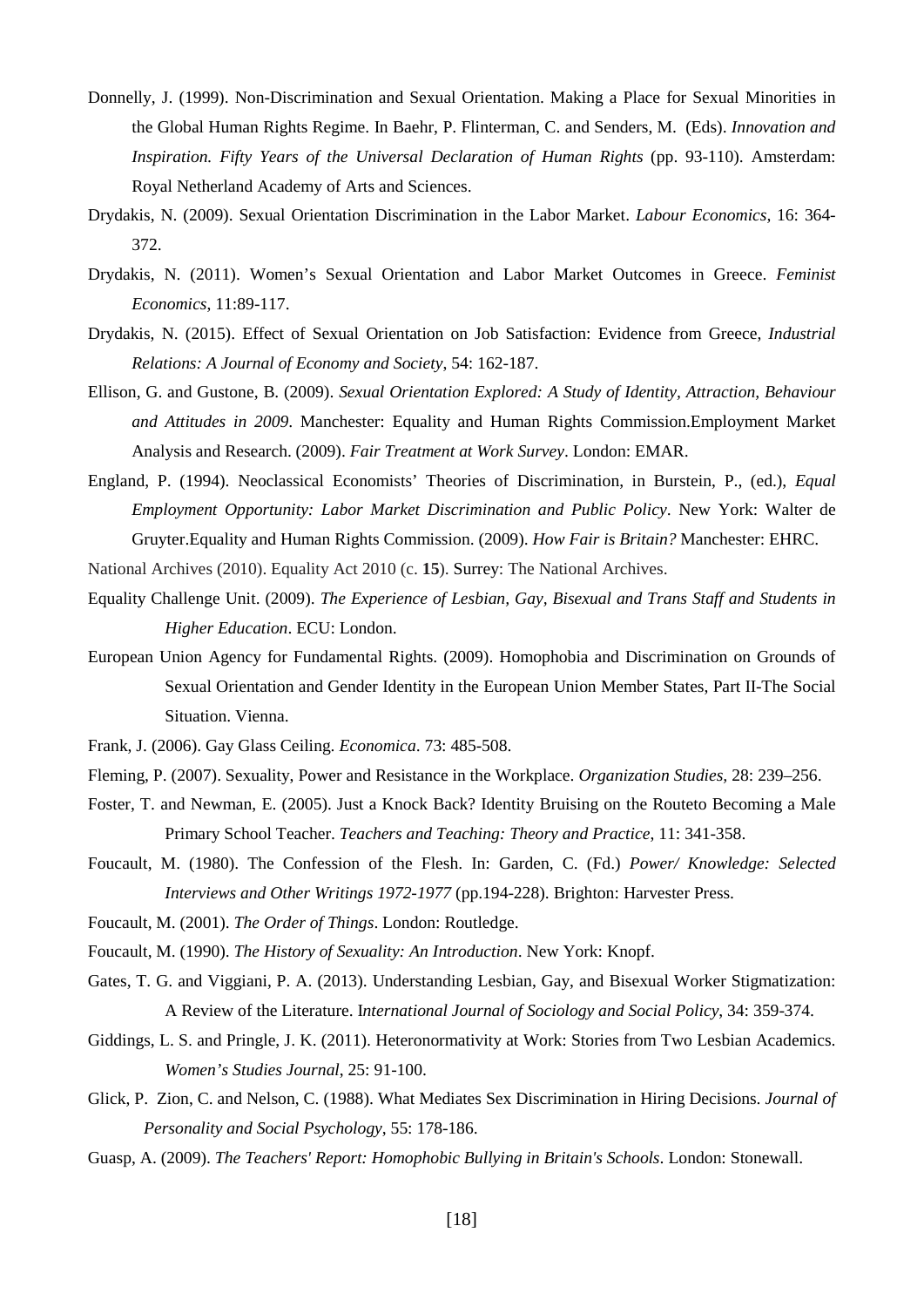- Gusmano, B. (2008). Coming Out or Not? How Non-Heterosexual People Manage Their Sexual Identity at Work. *Journal of Workplace Rights*, 13: 473-496.
- Heilman, M.E. (1995). Sex Stereotypes and their Effects in the Workplace: What we Know and What we Don't Know. *Journal of Social Behavior and Personality*, 10: 3-26.
- Heckman, J. J. and Siegelman, P. (1993). The Urban Institute Audit Studies: Their Methods and Findings, in Fix, M. E. and Struyk, R. J. (Eds.). *Clear and Convincing Evidence: Measurement of Discrimination in America*. Washington, DC: Urban Institute Press.
- Herek, G. M. (2004). Beyond Homophobia: Thinking aboit Sexual Prejudice and Stigma in the Twenty-First Century. *Sexuality Research and Social Policy: Journal of NSRC*. 1: 6-24.
- Hird, M. J. (2004). *Sex, Gender and Science*. Basingstoke: Palgrave.
- Huffman, A. H. Watrous-Rodriguez, K. M. and Eden B. King, E. B. (2008). Supporting a Diverse Workforce: What Type of Support is Most Meaningful for Lesbian and Gay Employees? *Human Resource Management*, 47: 237-253.
- Hunt, R. and Jensen, J. (2007). *The Experience of Young Gay People in Britain's Schools*. London; Stonewall.
- Hook, M. K. and Bowman, S. (2008). Working for a Living: The Vocational Decision Making of Lesbians. In Brand, P. (Ed.), *Lesbians and Work: The Advantages and Disadvantages of Comfortable Shoes* (pp. 85-95). Binghamton, NY: The Haworth Press.
- Jaret, C. (1995). *Contemporary Racial and Ethnic Relations*. New York: Harper Collins.
- Madon, S. (1997). What do People Believe About Gay Males? A Study of Stereotype Content and Strength. *Sex Roles*, 37: 663-685.
- Martinsson, L. Reimers, E. Reingarde, J. Lundgren, A. S. (2007). *Norms at Work: Challenging Homophobia and Heteronormativity*. Sweden: The Transnational Cooperation for Equality.
- McIntosh, N. and Smith, D. (1974). *The Extent of Racial Discrimination, Political and Economic Planning Broadsheet no. 547*. London: Political and Economic Planning.
- McLaren, S. Gibbs, P. M. Watts, E. (2012). The Interrelations Between Age, Sense of Belonging, and Depressive Symptoms Among Australian Gay Men and Lesbians. *Journal of Homosexuality*, 60: 1-15.
- Morgan, D. (1992). *Discovering Men*. London: Routledge.
- National Union of Students. (2009). *Inclusive Students' Unions: Equality and Diversity in Practice*. NUS: London.
- Office for National Statistics. (2013). *Women in the Labour Market*. Newport: Office for National Statistics.
- Ozeren, E. (2014). Sexual Orientation Discrimination in the Workplace: A Systematic Review of Literature. *Procedia-Social and Behavioral Sciences*, 109: 1203-1215.
- Ozkan, T. and Lajunen, T. (2005). Masculinity, Femininity, and the BEM Sex Role Inventory in Turkey. *Sex Roles*, 52: 103-110.
- Ozturk, M. B. (2011). Sexual Orientation Discrimination: Exploring the Experiences of Lesbian, Gay and Bisexual Employees in Turkey. *Human Relations*, 64: 1099-1118.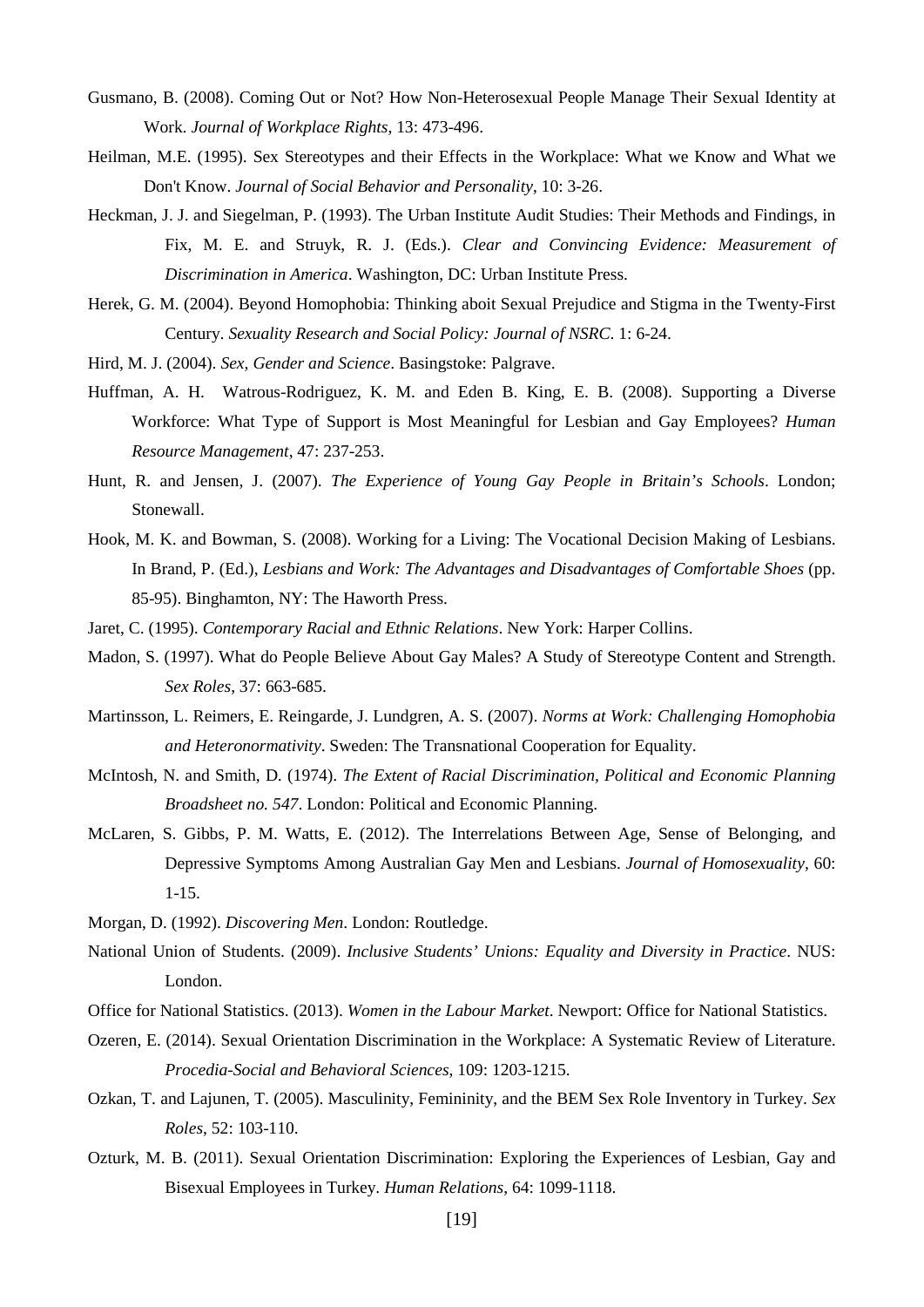- [Pager,](http://ann.sagepub.com/search?author1=Devah+Pager&sortspec=date&submit=Submit) D. D. and Karafin, D. (2009). Bayesian Bigot? Statistical Discrimination, Stereotypes, and Employer Decision Making. *ANNALS of the American Academy of Political and Social Science*, 621: 70- 93.
- Petersen, T. Saporta, I.and Seidel, L. M. D. (2000). Offering a Job: Meritocracy and Social Networks. *American Journal of Sociology,* 3: 763-816.
- Prasad, A. (2012). Beyond Analytical Dichotomies. *Human Relations*, 65: 567-595.
- Pringle, J. K. (2008). Gender in Management: Theorizing Gender as Heterogender. *British Journal of Management,* 19: 110–119.
- Ragins, B. Cornwall, J. M. and Miller, J. S. (2003). Heterosexism in the Workplace: Do Race and Gender Matter? *Group and Organization Management*, 28: 45-74.
- Riach, P. A. and Rich, J. (2002). Field Experiments of Discrimination in the Market Place. *The Economic Journal*, 112: 480–518.
- Rumens, N. and Kerfoot, D. (2009). Gay men at Work: Reconstructing the Self as Professional. *Human Relations*, 62:763-786.
- Rumens, N. (2010). Workplace Friendships Between Men: Gay Men's Perspectives and Experiences. *Humans Relations*, 63: 1541-1562.
- Rumens, N. (2012). Queering Cross-Sex Friendships: An Analysis of Gay and Bisexual Men's Workplace Friendships With Heterosexual Women. *Humans Relations*, 65: 955-978.
- Tilcsik, A. (2011). Pride and Prejudice: Openly Gay Men and Employment Discrimination. *American Journal of Sociology,* 117: 586-626.
- Van Vianen, A. E. and Willemsen, T. M. (1992). The Employment Interview: The Role of Sex Stereotypes in the Evaluation of Male and Female Job Applicants in the Netherlands. *Journal of Applied Social Psychology*, 22: 471 - 491.
- Ward, J. and Winstanley, D. (2003).The Absent Presence: Negative Space within Discourse and the Construction of Minority Sexual Identity in the Workplace. *Human Relations*, 56: 1255-1280.
- Weichselbaumer, D. (2003). Sexual Orientation Discrimination in Hiring. *Labour Economics* 10: 629–642.
- Weichselbaumer, D. (2004). Is it Sex or Personality? The Impact of Sex Stereotypes on Discrimination in Applicant Selection. *Eastern Economic Journal,* 30: 159–186.
- Williams, C. (1993). Doing Women's Work: Men in Non-Traditional Occupations. London: Sage.
- Willis, P. (2012). Witnesses on the Periphery: Young Lesbian, Gay, Bisexual and Queer Employees Witnessing Homophobic Exchanges in Australian Workplaces. *Human Relations*, 65: 1589-1610.
- Xiumei, Y. Meifang, W. and Qing, Z. (2012). Effects of Gender Stereotypes on Spontaneous Trait Inferences and the Moderating Role of Gender Schematicity: Evidence from Chinese Undergraduates. Social Cognition, 30: 220–231.
- Yep, G. A. (2002). From Homophobia and Heterosexism to Heteronormativity. *Journal of Lesbian Studies,*  6: 163-176*.*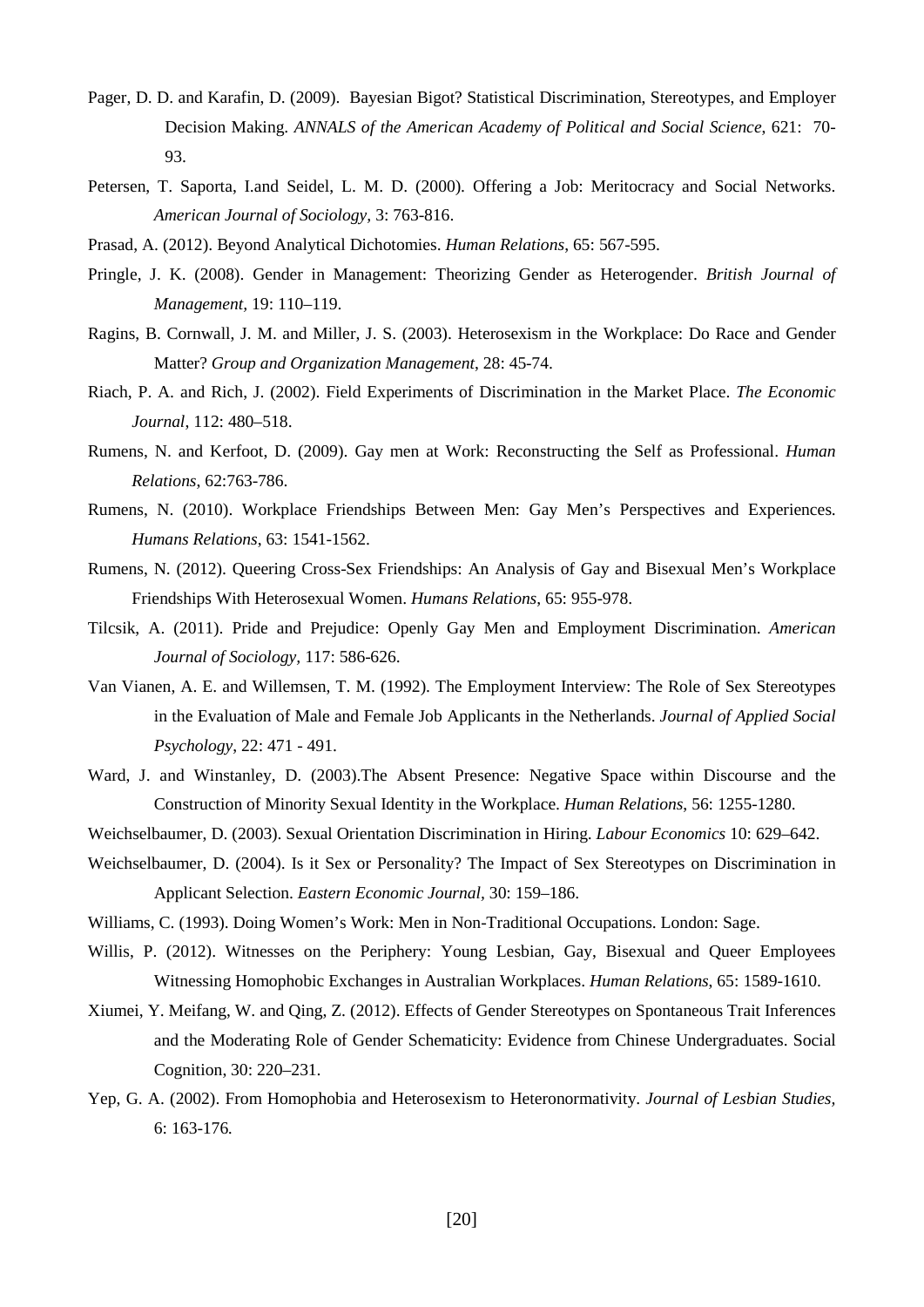**Table 1. Descriptive Statistics; Students' Characteristics**

| <b>Categories</b>                                                           | <b>Mean</b> |
|-----------------------------------------------------------------------------|-------------|
| Men $(\%)$                                                                  | 47.72       |
| Age (continuous variable; years)                                            | 21.18       |
| British-White (%)                                                           | 75.06       |
| Married (%)                                                                 | 3.09        |
| Pre-university level qualification; UCAS tariff score (continuous variable) | 482.17      |
| Grade obtained (out of 100)                                                 | 60.95       |
| Working experience (in months)                                              | 0.31        |
| Statistical software knowledge (%)                                          | 86.28       |
| Percentage of applicants that include 'ability to work in team' in their CV | 75.14       |
| Percentage of applicants that include 'communication skills' in their CV    | 70.54       |
| Percentage of applicants that include 'friendly' in their CV                | 68.18       |
| Percentage of applicants that include 'likeable' in their CV                | 72.77       |
| Percentage of applicants that include 'cinema as a hobby' in their CV       | 65.32       |
| Percentage of applicants that include 'music as a hobby' in their CV        | 68.18       |
| Contact details of two professors to stand as referees (%)                  | 72.14       |
| Studies:                                                                    |             |
| Faculty of Humanities and Social Sciences (%)                               | 58.18       |
| Faculty of Science and Engineering (%)                                      | 22.57       |
| Faculty of Health and Life Sciences (%)                                     | 19.25       |
| University Russell group membership (%)                                     | 66.66       |
| Gay and lesbian union membership (%)                                        | 11.18       |
| Human rights union membership (%)                                           | 29.51       |
| Students' location:                                                         |             |
| East Midlands (%)                                                           | 9.01        |
| East of England (%)                                                         | 9.43        |
| London $(\%)$                                                               | 8.27        |
| North East (%)                                                              | 8.53        |
| North West $(\%)$                                                           | 6.04        |
| Northern Ireland (%)                                                        | 10.19       |
| Scotland (%)                                                                | 7.20        |
| South East (%)                                                              | 7.82        |
| South West (%)                                                              | 9.36        |
| Wales $(\%)$                                                                | 9.41        |
| West Midlands (%)                                                           | 7.53        |
| Yorkshire and the Humber (%)                                                | 7.18        |
| Observations                                                                | 2,312       |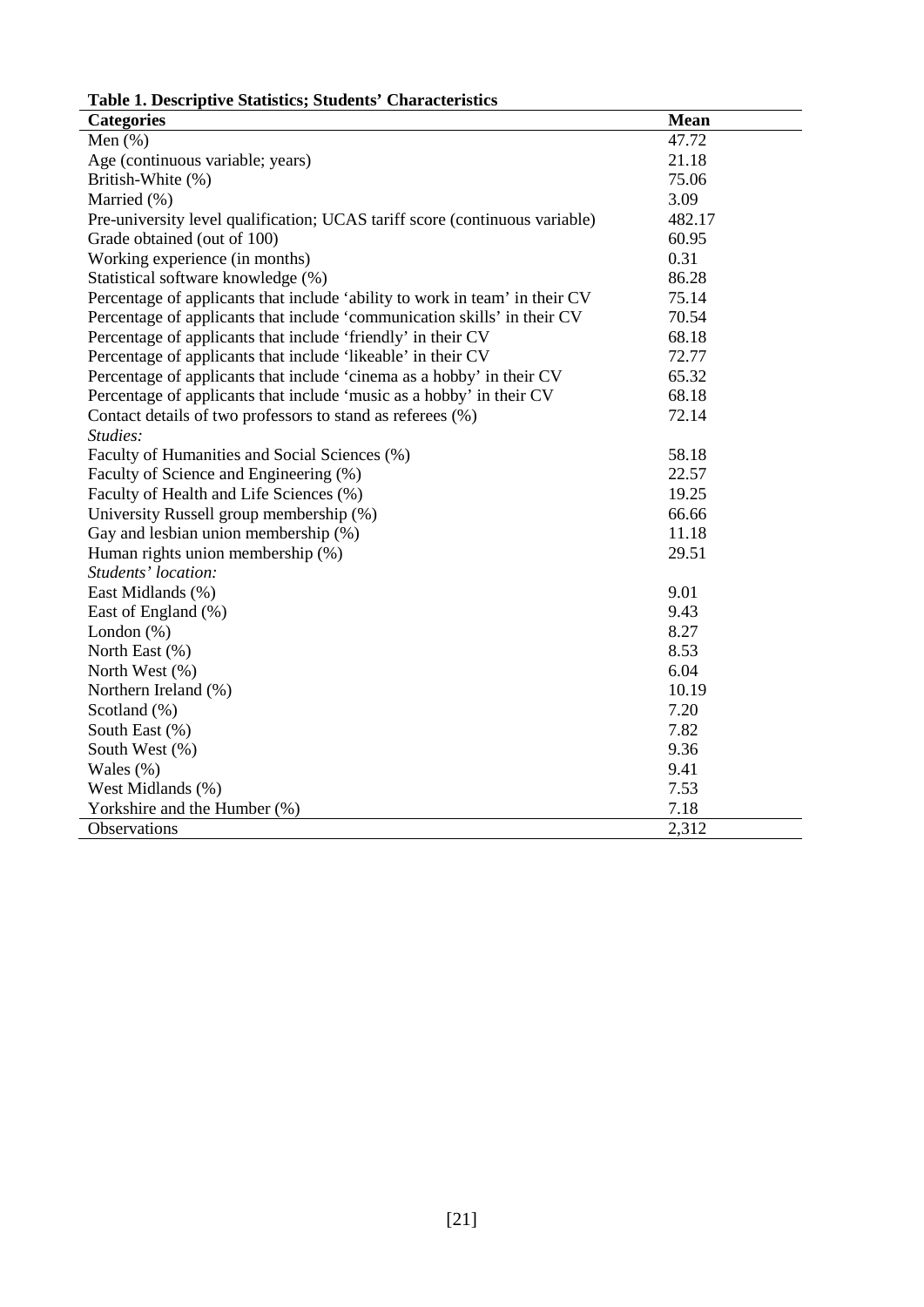| Occupations                                           | Jobs  | Neither<br>invited | At<br>least<br>one<br>invite | Equal<br>treatment | Only<br>heterosexua<br>1 men<br>invited | Only gay<br>men invited |                  | Net discrimination  | $\overline{x}^2$<br>test |
|-------------------------------------------------------|-------|--------------------|------------------------------|--------------------|-----------------------------------------|-------------------------|------------------|---------------------|--------------------------|
|                                                       | No.   | No.                | $\mathbf d$<br>(1)<br>No.    | No.                | (2)<br>No.                              | (3)<br>No.              | $(2)-(3)$<br>No. | $(2)-(3)/1$<br>$\%$ |                          |
| Accountancy,<br>banking,<br>finance and<br>management | 1,127 | 394                | 733                          | 659                | 74                                      | $\overline{0}$          | 74               | 10.09               | 72.01***                 |
| Education and<br>teaching                             | 724   | 261                | 463                          | 426                | 35                                      | $\overline{2}$          | 33               | 7.12                | 26.94***                 |
| Social care,<br>social services<br>and charity        | 963   | 343                | 620                          | 568                | 48                                      | $\overline{4}$          | 44               | 7.09                | 44.08***                 |
| Total                                                 | 2,814 | 998                | 1,816                        | 1,653              | 157                                     | 6                       | 151              | 8.31                | 147.4***                 |

**Table 2. Aggregate Correspondence Test Results; Heterosexual Men vs. Gay Men per Occupation** 

*Note: The null hypothesis is that "Both individuals are treated unfavorably equally often", that is, (2)=(3). \*\*\*Significant at the 0.001 level.*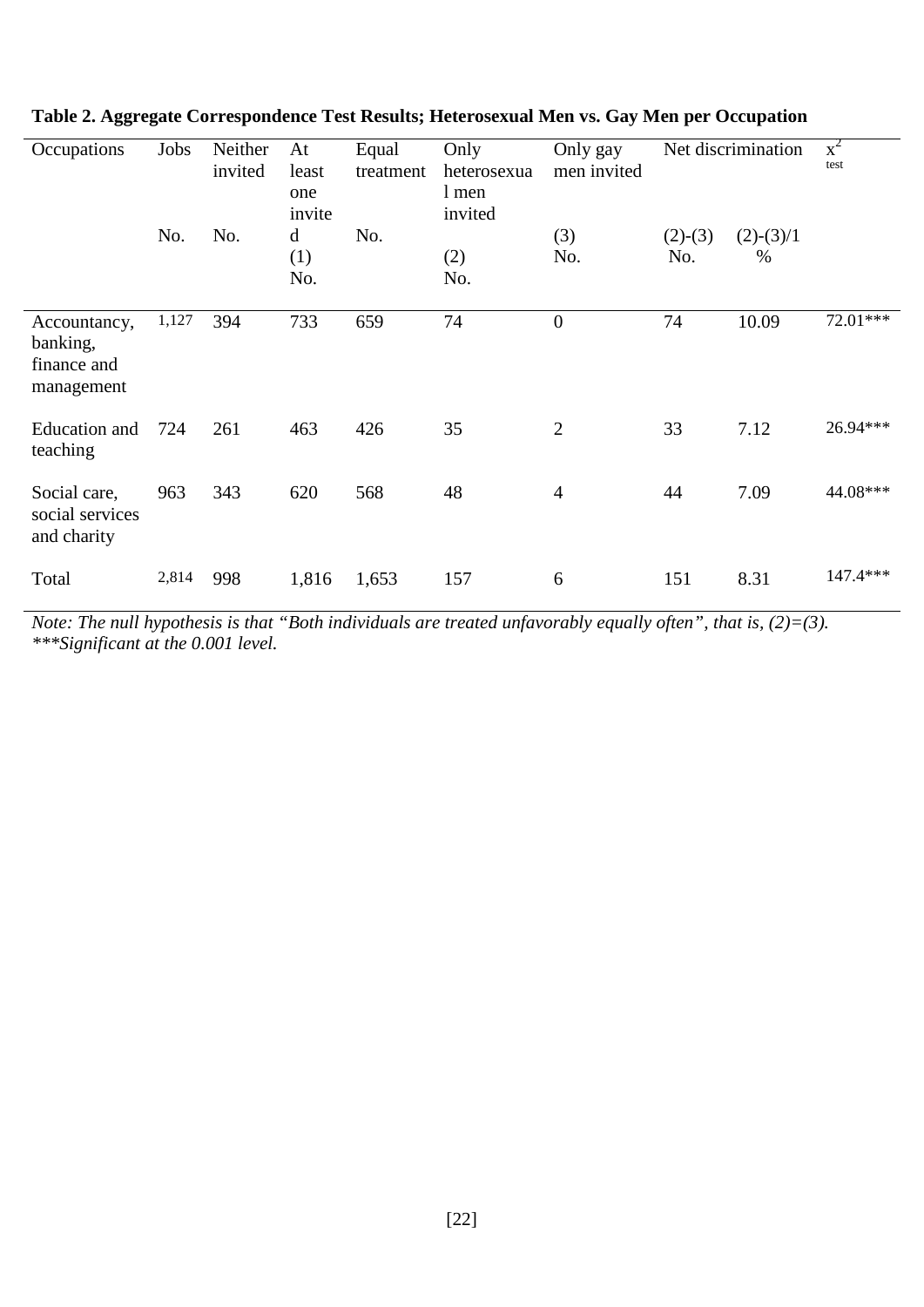| Occupations                                            | Jobs  | Neither<br>invited | At<br>least<br>one<br>invite<br>d | Equal<br>treatment | Only<br>heterosexua<br>1 women<br>invited | Only<br>lesbians<br>invited |                  | Net discrimination    | $x^2$<br>test |
|--------------------------------------------------------|-------|--------------------|-----------------------------------|--------------------|-------------------------------------------|-----------------------------|------------------|-----------------------|---------------|
|                                                        | No.   | No.                | (1)<br>No.                        | No.                | (2)<br>No.                                | (3)<br>No.                  | $(2)-(3)$<br>No. | $(2)-(3)/(1)$<br>$\%$ |               |
| Accountanc<br>y, banking,<br>finance and<br>management | 1,025 | 348                | 677                               | 633                | 43                                        |                             | 42               | 6.20                  | $39.09***$    |
| Education<br>and teaching                              | 707   | 195                | 512                               | 462                | 49                                        | $\mathbf{1}$                | 48               | 9.37                  | $46.08***$    |
| Social care,<br>social<br>services and<br>charity      | 1,003 | 391                | 612                               | 549                | 63                                        | $\boldsymbol{0}$            | 63               | 10.29                 | $61.01***$    |
| Total                                                  | 2,735 | 934                | 1,801                             | 1,644              | 155                                       | $\overline{2}$              | 153              | 8.4                   | 150.6***      |

**Table 3. Aggregate Correspondence Test Results; Heterosexual Women vs. Lesbians per Occupation** 

*Note: The null hypothesis is that "Both individuals are treated unfavorably equally often", that is, (2)=(3).* \*\*\* *Significant at the 0.001 level.*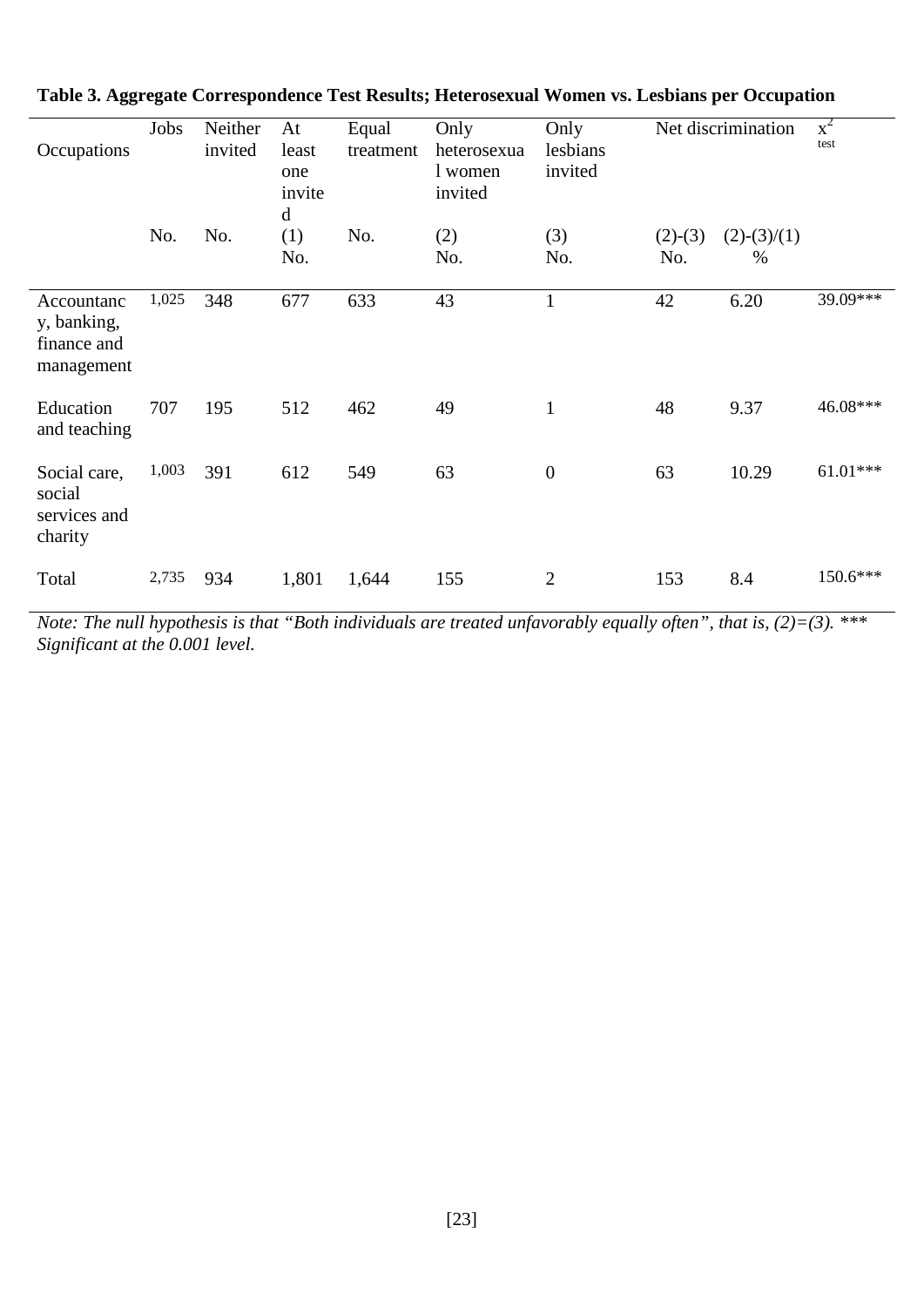| Table 4. Descriptive Statistics; Entry Level Annual Salaries (£); Men and Women per Occupations |                       |                       |           |                       |                       |           |
|-------------------------------------------------------------------------------------------------|-----------------------|-----------------------|-----------|-----------------------|-----------------------|-----------|
| Occupations                                                                                     | Heterosexual<br>Men   | Gay men               | t-test    | Heterosexual<br>Women | Lesbians              | t-test    |
| Accountancy,<br>banking, finance<br>and management                                              | 24,716.3<br>(2,457.2) | 24,109.5<br>(2,366.7) | $2.103**$ | 24,411.9<br>(2,342.4) | 24,139.5<br>(2,374.5) | 1.473     |
| <b>Education</b> and<br>teaching                                                                | 23,548.8<br>(2,217.2) | 23,121.3<br>(2,164.3) | $2.224**$ | 23,214.6<br>(2,223.4) | 22,803.4<br>(2,160.3) | $2.121**$ |
| Social care, social<br>services and charity                                                     | 22,580.1<br>(2,159.5) | 22,223.4<br>(2,118.9) | $2.042**$ | 22,256.8<br>(2,132.0) | 21,858.2<br>(2,193.3) | $2.116**$ |
| Average                                                                                         | 23,544.5<br>(3,000.4) | 23,072.8<br>(2,550.3) | 4.947***  | 22,907.1<br>(2,679.1) | 22,568.8<br>(2,443.7) | 3.383***  |
| Observations                                                                                    | 1,810                 | 1,659                 |           | 1,799                 | 1,646                 |           |

*Note: Standard deviations are in parentheses. \*\*\* Significant at the 0.001 level. \*\* Statistically significant at the 0.01 level.*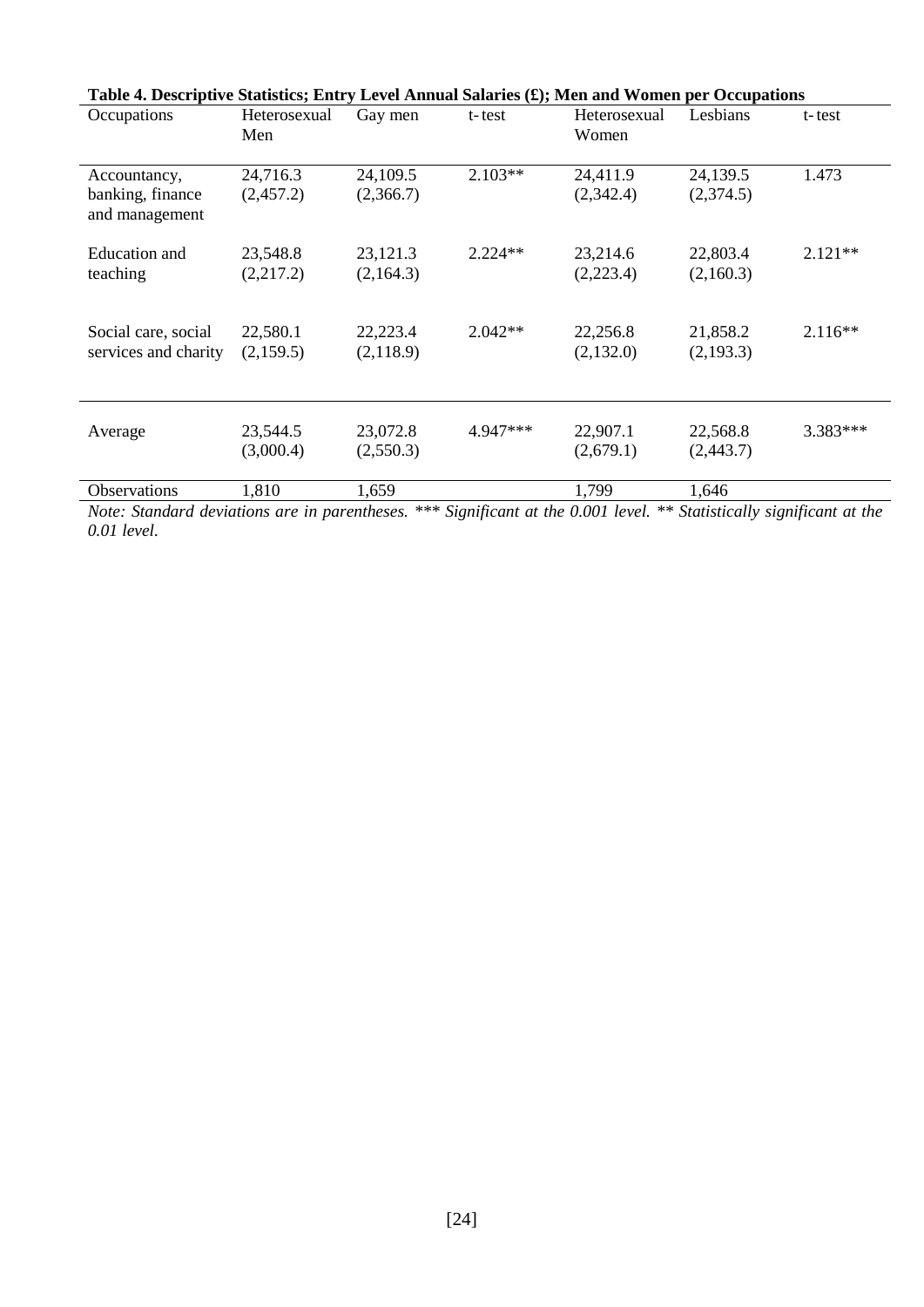|                                                                                    | Panel I             | Panel II                  | Panel III           | Panel IV            |
|------------------------------------------------------------------------------------|---------------------|---------------------------|---------------------|---------------------|
|                                                                                    | Invitations to      | Entry level               | Invitations to      | Entry level         |
|                                                                                    | Interviews          | annual salaries           | Interviews          | annual salaries     |
|                                                                                    | Men                 | Men                       | Women               | Women               |
| Sexual orientation                                                                 | $-0.050(0.012)$ *** | $-0.019$<br>$(0.003)$ *** | $-0.051(0.008)$ *** | $-0.012(0.003)$ *** |
| Accountancy, banking jobs, finance<br>jobs, and management                         | $0.051(0.024)$ **   | 0.070<br>$(0.020)$ ***    | $0.049(0.024)$ **   | $0.065(0.028)$ **   |
| Accountancy, banking jobs, finance<br>jobs, and management x Sexual<br>orientation | $-0.027(0.010)$ **  | $-0.016(0.009)$           | $-0.023(0.010)$ **  | $-0.010(0.006)$     |
| Social care, social services and charity<br>jobs                                   | 0.017(0.010)        | 0.004(0.005)              | 0.018(0.014)        | 0.004(0.005)        |
| Social care, social services and charity<br>jobs x Sexual orientation              | $-0.025(0.009)$ **  | $-0.011(0.006)$           | $-0.028(0.009)$ **  | $-0.014(0.008)$     |
| Masculine personality traits                                                       | 0.037(0.045)        | 0.094(0.073)              | $-0.013(0.005)$ **  | 0.081(0.069)        |
| Masculine personality traits x Sexual<br>orientation                               | $-0.019(0.010)*$    | 0.065(0.085)              | 0.023(0.024)        | 0.054(0.042)        |
| Feminine personality traits                                                        | $-0.014(0.008)$     | 0.058(0.046)              | $0.024(0.010)**$    | 0.062(0.049)        |
| Feminine personality traits x Sexual<br>orientation                                | 0.034(0.025)        | 0.071(0.065)              | $-0.015(0.008)*$    | 0.142(0.107)        |
| Inexistence of equal opportunities                                                 | 0.045(0.038)        | 0.053(0.064)              | 0.052(0.043)        | 0.058(0.052)        |
| Inexistence of equal opportunities x<br>Sexual orientation                         | $-0.011(0.005)$ **  | 0.061(0.053)              | $-0.012(0.006)$ **  | 0.051(0.036)        |
| Controls                                                                           | Yes                 | Yes                       | Yes                 | Yes                 |
| Log Likelihood                                                                     | $-740.125$          |                           | $-721.632$          |                     |
| Prob > Chi <sup>2</sup>                                                            | 0.000               |                           | 0.000               |                     |
| LR Chi <sup>2</sup>                                                                | 84.148              |                           | 84.438              |                     |
| Pseudo $R^2$                                                                       | 0.051               |                           | 0.043               |                     |
| Root MSE                                                                           |                     | 0.187                     |                     | 0.194               |
| Prob>F                                                                             |                     | 0.000                     |                     | 0.000               |
| Adj $R^2$                                                                          |                     | 0.654                     |                     | 0.736               |
| $R^2$                                                                              |                     | 0.706                     |                     | 0.742               |
| Observations                                                                       | 5,628               | 3,469                     | 5,470               | 3,445               |

*Notes: Panels I and II are linear probability estimations and we present average marginal effects. Panels III and IV offer OLS log estimations. The vector of controls accounts for: public sector jobs, fixed contract jobs, relocation package, London allowance, trade union, workplace size, workplace age, multinational firms, existence of human resources, online application, university entry standards, university Russell Group membership, regions, cover letter's type, curriculum vitae's type, and application's sending order. Robust standard errors are in parenthesis. \*\*\*Significant at the 0.001 level. \*\*Significant at the 0.01 level. \*Significant at the 0.05 level.*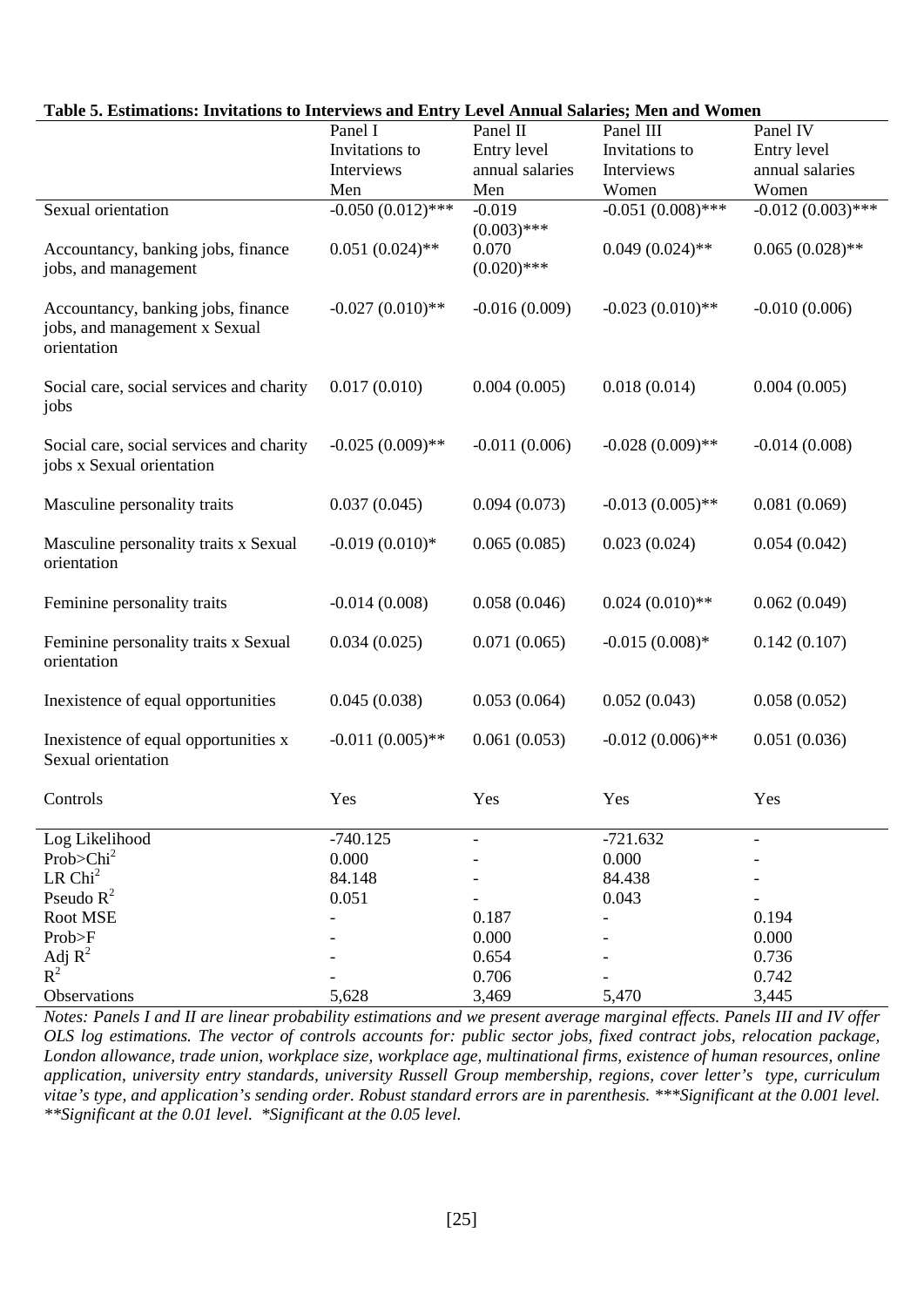#### **Appendix I. Cover Letter and Curriculum vitae**

#### **Cover Letter** February/April 2013

Dear Sir/Madam,

 Please find attached my Curriculum Vitae for your kind consideration for the vacancy as was advertised in…. I am 21 years old and in July, I will be awarded a BSc […] (2:1) from the University of … I am very interested for the advertised job, and I would appreciate the opportunity to speak with you in person to further discuss my qualifications, your business objectives, and the talents I can bring to your organization. During my studies, I acquired strong academic skills, and I have ability to work in teams and to communicate well with others. The job you are offering matches both my personal and professional interests.

I look forward to hearing from you soon. In the meantime, please do not hesitate to contact me if you require further information.

Yours sincerely, Name and surname

#### **Curriculum Vitae**

First Name: Last Name: Sex: Ethnicity: White-British Marital Status: Unmarried Date of Birth: …/…/1991 Current Address: Location (university's city) Telephone: Mobile E-mail: University e-mail

Higher education Level and subject of degree: BSc in [...], University of ... Grade obtained: 61% (2:1) Main courses of study: […] Duration of studies: 2009-2012 (3 year program)

High school education (State Schools; non fee-paying) Names and addresses Period of study and UCAS tariff score

Knowledge of SPSS […]

Pre-professional experience Practical experiences gained by delivering projects as a part of major modules […].

Skills: Ability to work in teams and to communicate well with others. I have gained organizational/financial skills by administrating my university's (gay and lesbian/human rights) union. I was responsible for the budget, and I had also fundraising responsibilities.

Personal characteristics: Likeable and friendly Spare time interests: Cinema, music Academic referees (contact details for two professors were provided)